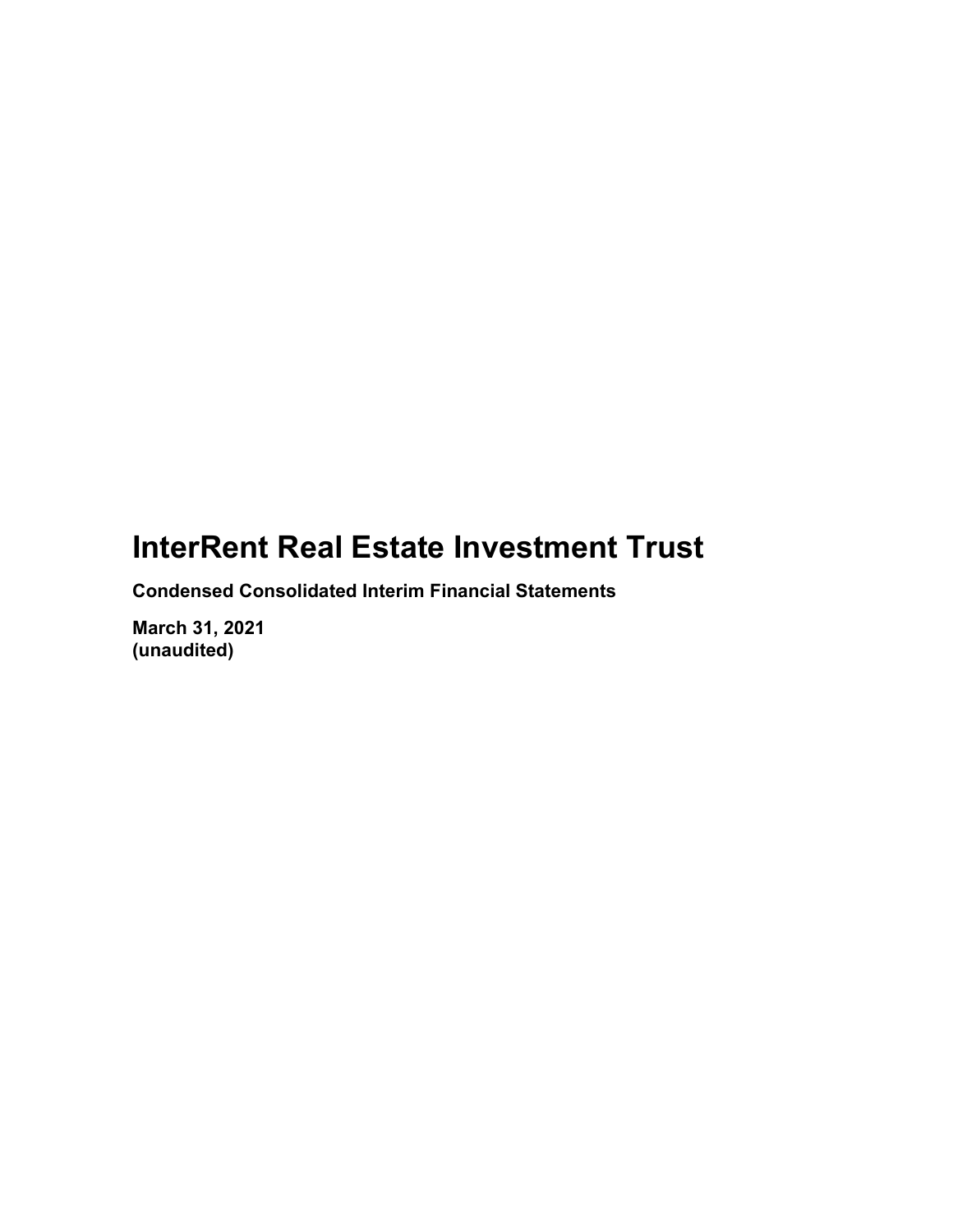Condensed Consolidated Interim Balance Sheets

Unaudited (Cdn \$ Thousands)

|                                           | Note | March 31,<br>2021 | December 31,<br>2020 |
|-------------------------------------------|------|-------------------|----------------------|
| <b>Assets</b>                             |      |                   |                      |
| Investment properties                     | 3    | \$3,393,655       | \$3,106,240          |
| Investment in joint ventures              | 5    | 28,433            | 28,012               |
| Prepaids and deposits                     |      | 9,651             | 11,395               |
| Receivables and other assets              | 7    | 17,747            | 16,758               |
| Cash                                      |      | 511               | 51,642               |
| <b>Total assets</b>                       |      | \$3,449,997       | \$3,214,047          |
|                                           |      |                   |                      |
| <b>Liabilities</b>                        |      |                   |                      |
| Mortgages payable                         | 8    | \$1,104,796       | \$<br>999,595        |
| <b>Credit facilities</b>                  | 9    | 22,685            |                      |
| Class B LP unit liability                 | 11   | 50,445            | 46.694               |
| Unit-based compensation liabilities       | 12   | 65,207            | 58,200               |
| Tenant rental deposits                    |      | 13,777            | 13,338               |
| Accounts payable and accrued liabilities  | 10   | 25,629            | 27,449               |
| <b>Total liabilities</b>                  |      | 1,282,539         | 1,145,276            |
| Unitholders' equity                       |      |                   |                      |
| Unit capital                              | 14   | 1,008,788         | 1,003,526            |
| Retained earnings                         |      | 1,158,670         | 1,065,245            |
| <b>Total unitholders' equity</b>          |      | 2,167,458         | 2,068,771            |
| Total liabilities and unitholders' equity |      | \$3,449,997       | \$3,214,047          |

Commitments and contingencies (note 23)

Subsequent events (note 24)

The accompanying notes are an integral part of these condensed consolidated interim financial statements.

Trustee Trustee

On behalf of the Trust Trust Ronald Leslie Michael McGahan Michael McGahan Trustee Trustee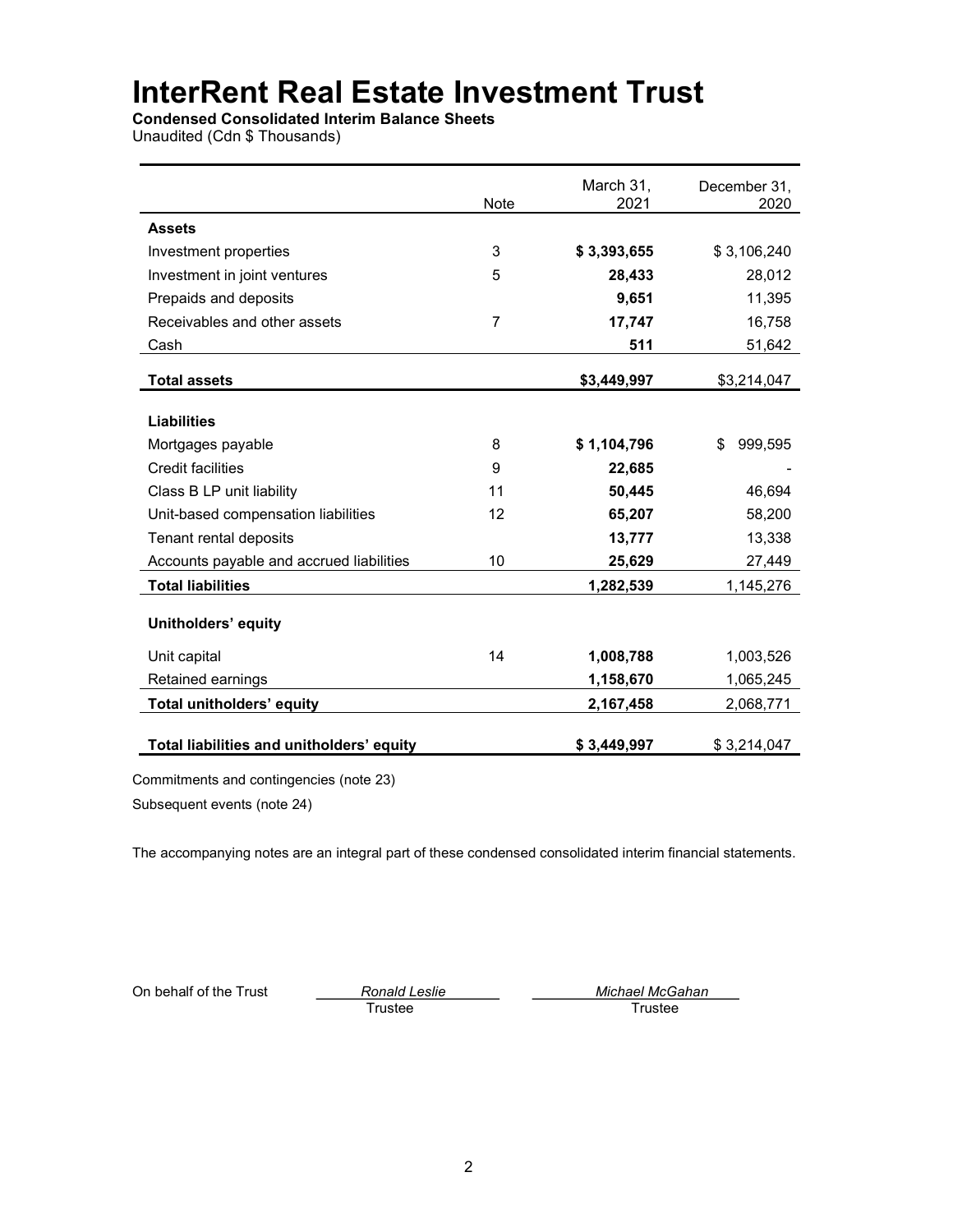Condensed Consolidated Interim Statements of Income For the three months ended March 31

Unaudited (Cdn \$ Thousands)

|                                                       | <b>Note</b> | 2021      | 2020     |
|-------------------------------------------------------|-------------|-----------|----------|
|                                                       |             |           |          |
| <b>Operating revenues</b>                             |             |           |          |
| Revenue from investment properties                    | 15          | \$43,051  | \$39,368 |
| <b>Operating expenses</b>                             |             |           |          |
| Property operating costs                              |             | 6,642     | 6,294    |
| Property taxes                                        |             | 5,397     | 4,718    |
| <b>Utilities</b>                                      |             | 4,524     | 3,648    |
| Total operating expenses                              |             | 16,563    | 14,660   |
| Net operating income                                  |             | 26,488    | 24,708   |
| Financing costs                                       | 16          | 6,995     | 6,920    |
| Administrative costs                                  |             | 3,005     | 2,987    |
| Income before other income and expenses               |             | 16,488    | 14,801   |
| Other income and expenses                             |             |           |          |
| Fair value adjustments on investment properties       | 3           | 97,639    | 982      |
| Other income and fees                                 | 15          | 62        |          |
| Income from investment in joint ventures              | 5           | 10        | 11       |
| Other fair value gains/(losses)                       | 17          | (8, 844)  | 22,709   |
| Interest on units classified as financial liabilities | 18          | (646)     | (592)    |
| Net income for the period                             |             | \$104,709 | \$37,911 |

The accompanying notes are an integral part of these condensed consolidated interim financial statements.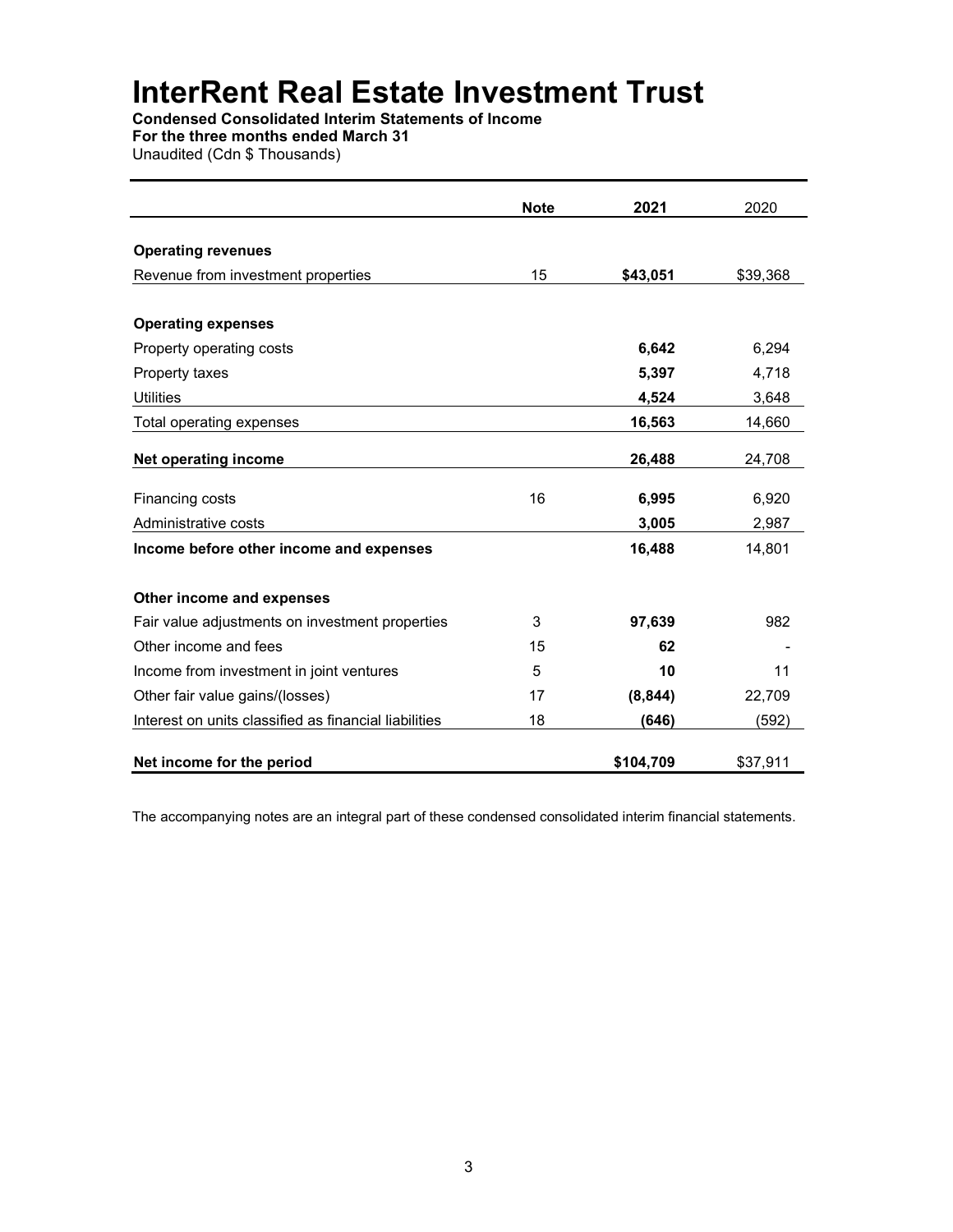Condensed Consolidated Interim Statements of Changes in Unitholders' Equity

For the three months ended March 31

Unaudited (Cdn \$ Thousands)

|                                       | <b>Trust</b><br>units | <b>Cumulative</b><br>profit | <b>Cumulative</b><br>distributions to<br><b>Unitholders</b> | <b>Retained</b><br>earnings | Total<br>Unitholders'<br>equity |
|---------------------------------------|-----------------------|-----------------------------|-------------------------------------------------------------|-----------------------------|---------------------------------|
| Balance, January 1, 2020              | \$766,282             | \$1,100,427                 | \$ (144, 773)                                               | \$955,654                   | \$1,721,936                     |
| Units issued                          | 4,792                 |                             |                                                             |                             | 4,792                           |
| Net income for the period             |                       | 37,911                      |                                                             | 37,911                      | 37,911                          |
| Distributions declared to Unitholders |                       |                             | (9, 431)                                                    | (9,431)                     | (9, 431)                        |
| Balance, March 31, 2020               | \$771,074             | \$1,138,338                 | \$ (154, 204)                                               | \$984,134                   | \$1,755,208                     |
| Balance, January 1, 2021              | \$1,003,526           | \$1,251,075                 | \$(185, 830)                                                | \$1,065,245                 | \$2,068,771                     |
| Units issued (note 14)                | 5,262                 |                             |                                                             |                             | 5,262                           |
| Net income for the period             |                       | 104,709                     |                                                             | 104,709                     | 104,709                         |
| Distributions declared to Unitholders |                       |                             | (11, 284)                                                   | (11,284)                    | (11,284)                        |
| Balance, March 31, 2021               | \$1,008,788           | \$1,355,784                 | \$ (197, 114)                                               | \$1,158,670                 | \$2,167,458                     |

The accompanying notes are an integral part of these condensed consolidated interim financial statements.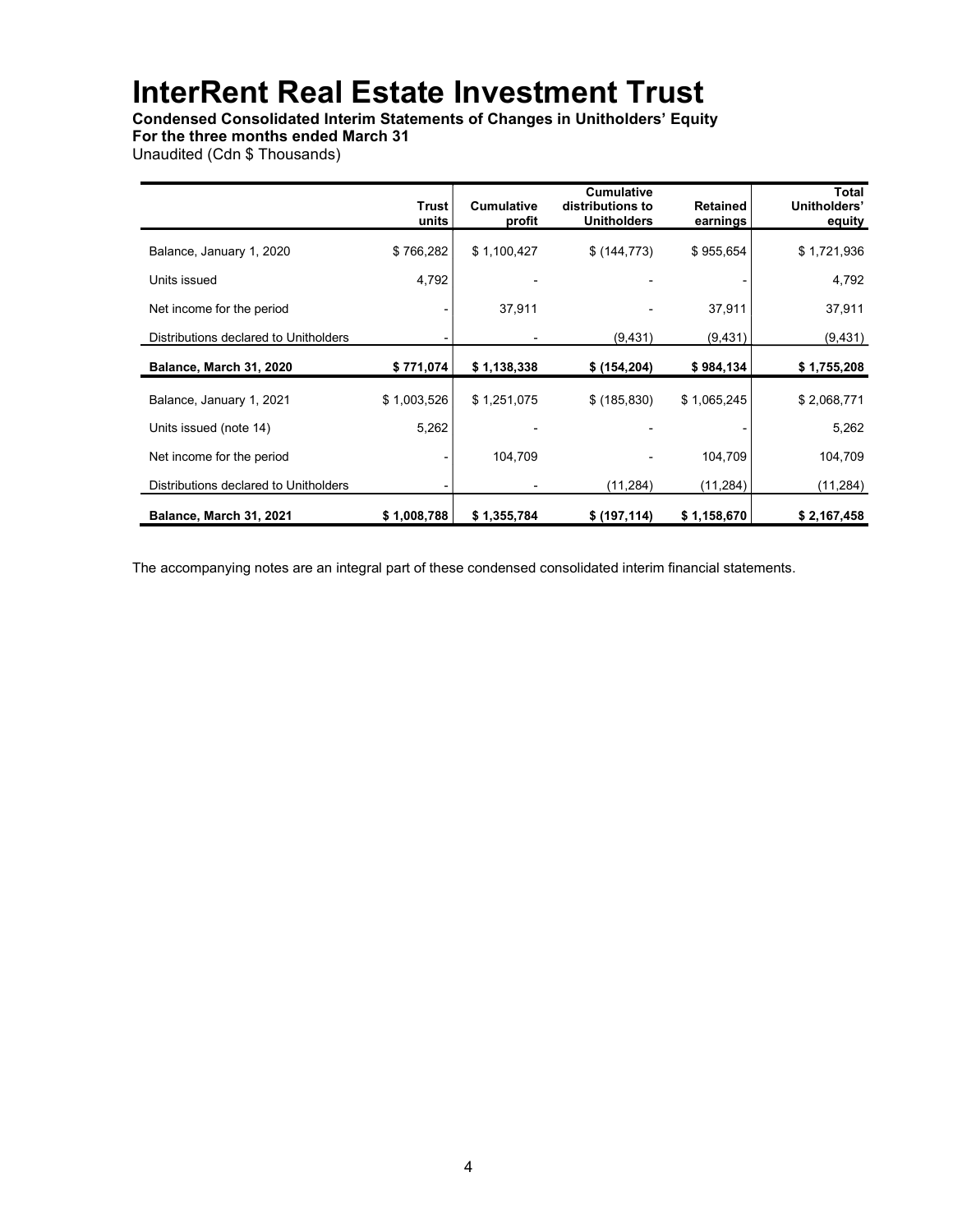Condensed Consolidated Interim Statements of Cash Flows

## For the three months ended March 31

Unaudited (Cdn \$ Thousands)

|                                                                                    | <b>Note</b> | 2021             | 2020         |
|------------------------------------------------------------------------------------|-------------|------------------|--------------|
| Cash flows from (used in) operating activities                                     |             |                  |              |
| Net income for the period                                                          |             | \$104,709        | \$37,911     |
| Add items not affecting cash                                                       |             |                  |              |
| Income from investment in joint ventures                                           | 5           | (10)             | (11)         |
| Amortization                                                                       | 3           | 187<br>(97, 639) | 155<br>(982) |
| Fair value adjustments on investment properties<br>Other fair value (gains)/losses | 17          | 8,844            | (22, 709)    |
| Unit-based compensation expense                                                    | 12          | 3,145            | 3,254        |
| Financing costs                                                                    | 16          | 6,995            | 6,920        |
| Interest expense                                                                   | 16          | (6, 807)         | (6, 767)     |
| <b>Tenant inducements</b>                                                          |             | 663              | 132          |
|                                                                                    |             | 20,087           | 17,903       |
| Net income items related to financing activities                                   | 18          | 277              | 264          |
| Changes in non-cash operating assets and liabilities                               | 19          | (586)            | (6, 612)     |
|                                                                                    |             |                  |              |
| Cash from operating activities                                                     |             | 19,778           | 11,555       |
|                                                                                    |             |                  |              |
| Cash flows from (used in) investing activities                                     |             |                  |              |
| Acquisition of investment properties                                               | 4           | (174, 159)       | (19,990)     |
| Investment in joint venture                                                        | 5           | (411)            | (979)        |
| Additions to investment properties                                                 | 3           | (16, 570)        | (14, 277)    |
| Cash used in investing activities                                                  |             | (191, 140)       | (35, 246)    |
|                                                                                    |             |                  |              |
| Cash flows from (used in) financing activities                                     |             |                  |              |
| Mortgage and loan repayments                                                       | 19          | (6, 327)         | (13, 512)    |
| Mortgage advances                                                                  | 19          | 111,563          | 42,227       |
| Financing fees                                                                     |             | (190)            | (235)        |
| Credit facility advances                                                           | 19<br>14    | 22,685<br>520    | 10,380       |
| Trust units issued, net of issue costs<br>Deferred units purchased and cancelled   | 12, 14      | (435)            | 377<br>(224) |
| Interest paid on units classified as financial liabilities                         | 18          | (277)            | (264)        |
| Distributions paid                                                                 | 19          | (7, 308)         | (5,774)      |
| <b>Cash from financing activities</b>                                              |             | 120,231          | 32,975       |
| Increase (decrease) in cash during the period                                      |             | (51, 131)        | 9,284        |
| Cash at the beginning of period                                                    |             | 51,642           | 753          |
| Cash at end of period                                                              |             | \$511            | \$10,037     |

The accompanying notes are an integral part of these condensed consolidated interim financial statements.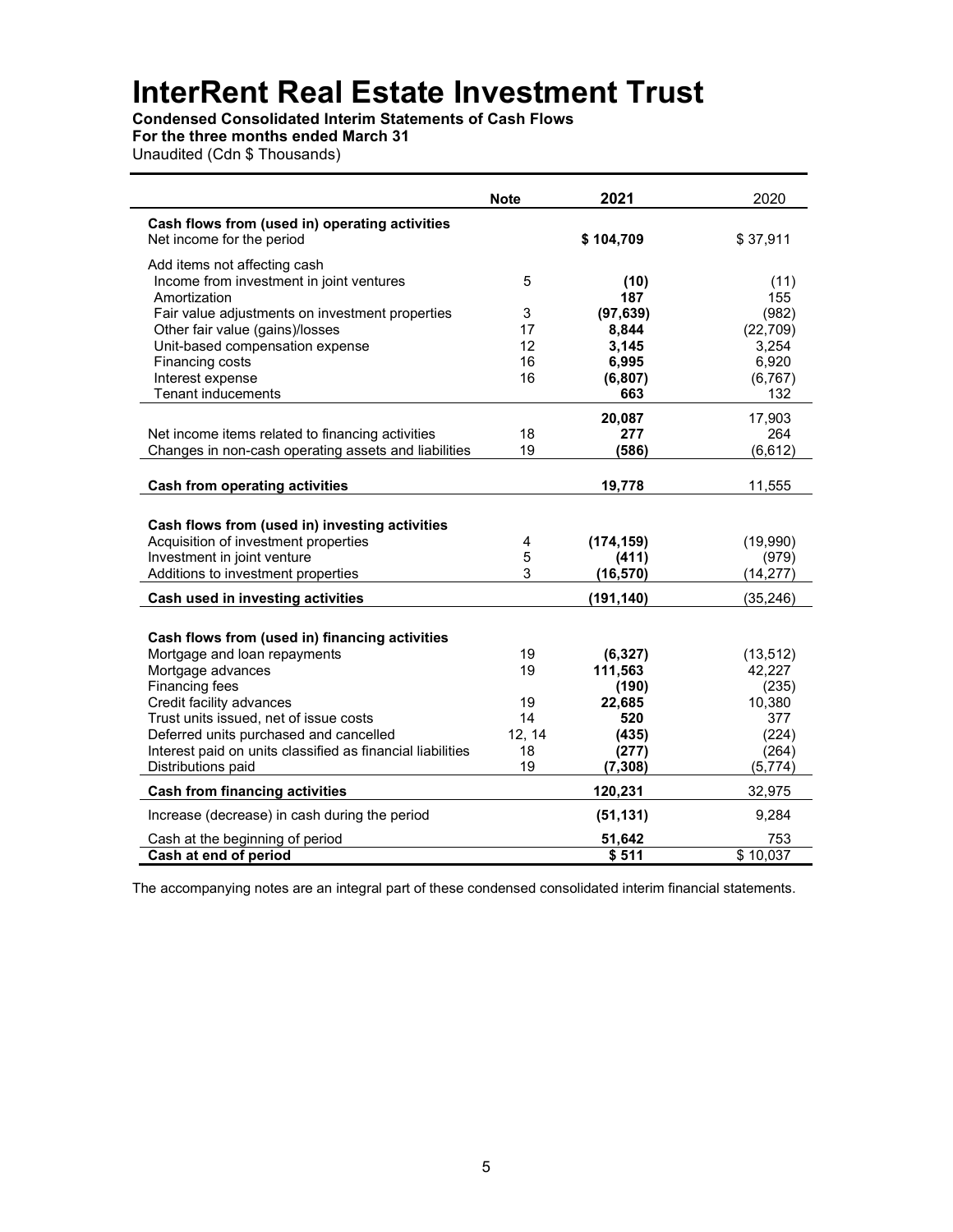Notes to Condensed Consolidated Interim Financial Statements For the three months ended March 31, 2021 and 2020 and as at December 31, 2020 Unaudited (Cdn \$ Thousands except unit amounts)

### 1. ORGANIZATIONAL INFORMATION

InterRent Real Estate Investment Trust (the "Trust" or the "REIT") is an unincorporated, open-ended real estate investment trust created pursuant to a Declaration of Trust, dated October 10, 2006, and most recently amended and restated on May 21, 2019, under the laws of the Province of Ontario.

The Trust was created to invest in income producing residential properties within Canada. InterRent REIT Trust Units are listed on the Toronto Stock Exchange under the symbol IIP.UN. The registered office of the Trust and its head office operations are located at 485 Bank Street, Suite 207, Ottawa, Ontario, K2P 1Z2.

These condensed consolidated interim financial statements for the period ended March 31, 2021 were authorized for issuance by the Trustees of the Trust on May 11, 2021.

### 2. BASIS OF PRESENTATION

#### Statement of compliance

These condensed consolidated interim financial statements have been prepared in accordance with IAS 34, "Interim Financial Reporting" as issued by the International Accounting Standards Board ("IASB"). Accordingly, certain information and footnote disclosure normally included in the annual financial statements prepared in accordance with International Financial Reporting Standards ("IFRS"), as issued by the IASB, have been omitted or condensed.

The financial statements have been presented in Canadian dollars, which is the Trust's functional currency, rounded to the nearest thousand unless otherwise indicated.

These condensed consolidated interim financial statements should be read in conjunction with the Trust's annual consolidated financial statements for the year ended December 31, 2020.

#### Basis of presentation

The Trust presents its consolidated balance sheets based on the liquidity method, whereby all assets and liabilities are presented in increasing order of liquidity.

These condensed consolidated interim financial statements have been prepared on a historical cost basis except for:

- i) Investment properties, which are measured at fair value (except for investment properties under development where fair value is not reliably determinable);
- ii) Financial assets and financial liabilities classified as "fair value through profit and loss", which are measured at fair value; and
- iii) Unit-based compensation liabilities and Class B LP unit liability which are measured at fair value.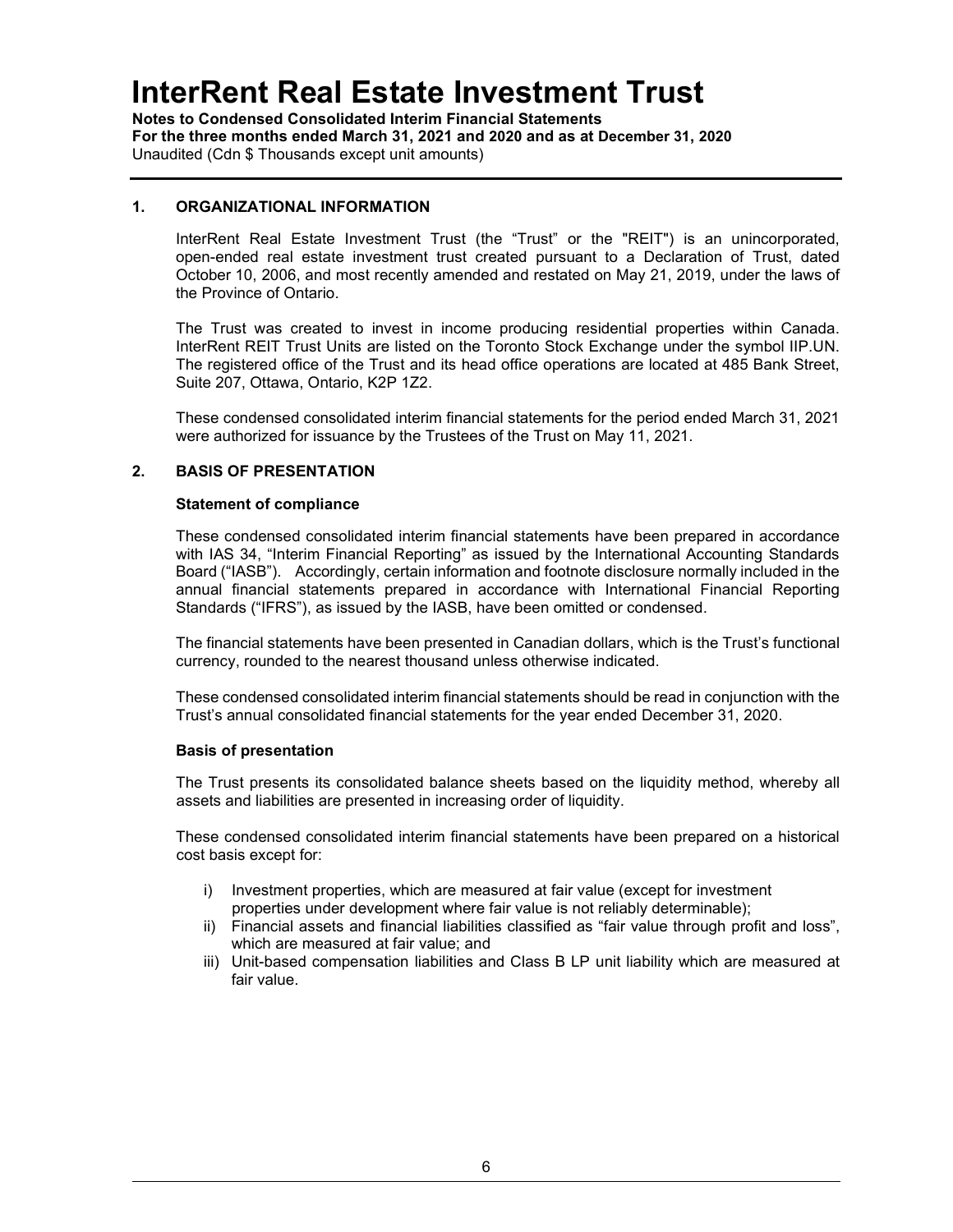Notes to Condensed Consolidated Interim Financial Statements For the three months ended March 31, 2021 and 2020 and as at December 31, 2020 Unaudited (Cdn \$ Thousands except unit amounts)

## 2. BASIS OF PRESENTATION (Continued)

### Significant accounting policies

The condensed consolidated interim financial statements have been prepared using the same accounting policies and methods as those used in the consolidated financial statements for the year ended December 31, 2020 except for the items listed below.

### Revenue recognition

Management fees are earned from project and property management of jointly controlled properties. Fees are recorded in other income and fees as the services are provided.

### Financial instruments, financial liabilities at FVTPL

Interest rate swaps are measured at FVTPL.

### Basis of consolidation

The condensed consolidated interim financial statements include the accounts of the Trust and its wholly-owned subsidiaries. All intercompany balances and transactions have been eliminated upon consolidation. Subsidiaries are entities over which the Trust has control and are consolidated from the date control commences until control ceases. Control is achieved when the Trust has power over the investee; is exposed, or has rights, to variable returns from its involvement with the investee; and has the ability to use its power to affect its returns.

#### Critical accounting estimates and judgments in applying accounting policies

The preparation of financial statements in accordance with IAS 34 requires the use of certain critical accounting estimates. It also requires management to exercise judgment when applying the Trust's accounting policies. The critical accounting estimates and judgments have been set out in notes 2 and 3 to the Trust's consolidated financial statements for the year ended December 31, 2020.

On March 11, 2020, the World Health Organization declared COVID-19 a global pandemic. The duration and impact of the COVID-19 pandemic on the Trust is unknown at this time. As such, it is not possible to reliably estimate the length and severity of COVID-19 related impacts on the financial results and operations of the Trust. Any estimates are therefore subject to significant uncertainty, and may materially and adversely affect the Trust's operations and financial results.

In light of the COVID-19 pandemic, management has made judgments in determining the valuation inputs used in its internal valuation model to measure fair value of investment properties. There has not been a structural shift in the supply or demand of multifamily housing as a result of the pandemic that would necessitate any changes in the valuation methodologies. The carrying value for the Trust's investment properties reflects its best estimate for the highest and best use as at March 31, 2021 (note 3).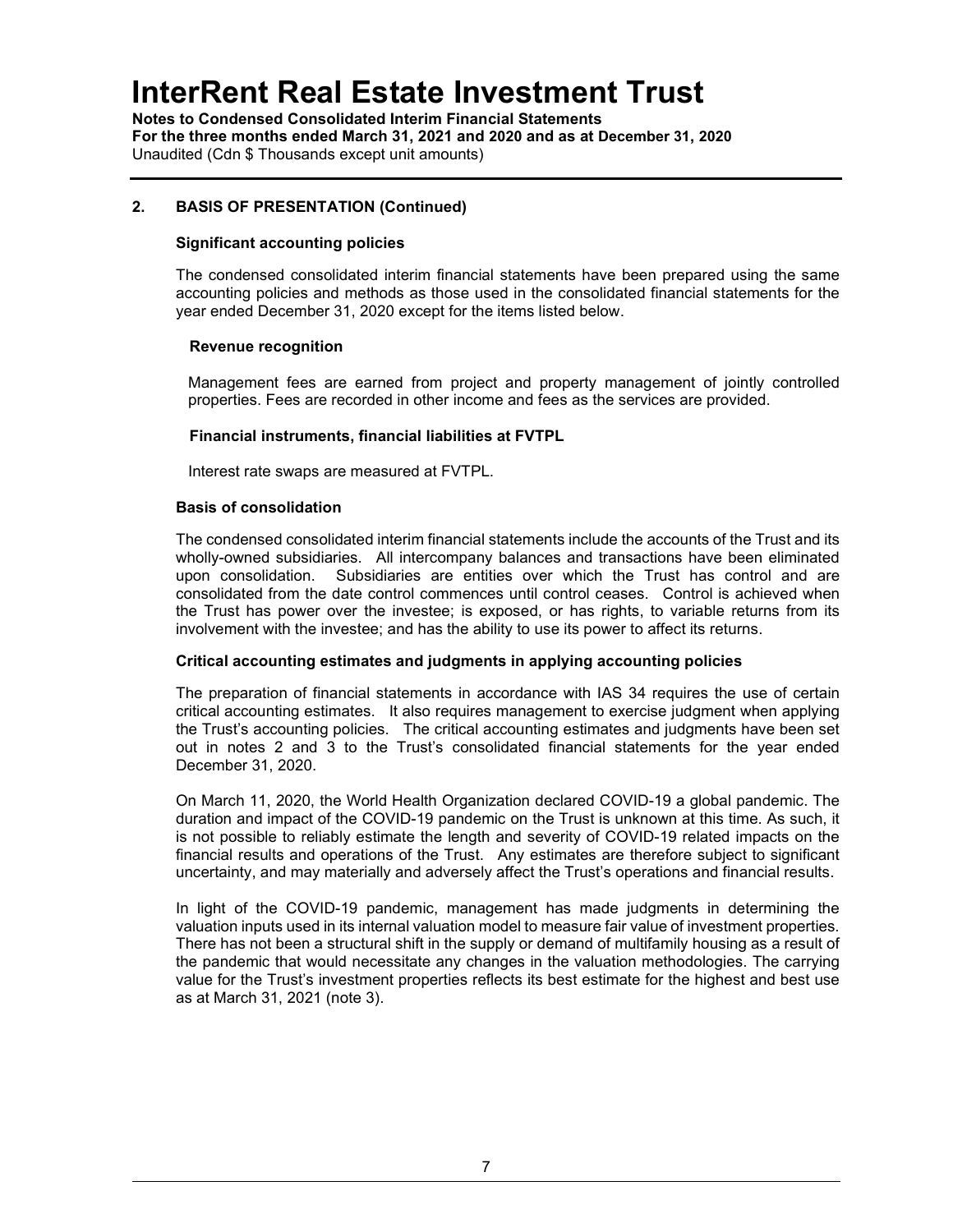Notes to Condensed Consolidated Interim Financial Statements For the three months ended March 31, 2021 and 2020 and as at December 31, 2020 Unaudited (Cdn \$ Thousands except unit amounts)

### 3. INVESTMENT PROPERTIES

Investment properties include income properties, properties under development and land held for development.

|                              | <b>March 31, 2021</b> | December 31, 2020 |
|------------------------------|-----------------------|-------------------|
| Income properties            | \$3.340.365           | \$3.053.856       |
| Properties under development | 53.290                | 52.384            |
|                              | \$3,393,655           | \$3,106,240       |

#### Income properties:

|                              | <b>March 31, 2021</b> | December 31, 2020 |
|------------------------------|-----------------------|-------------------|
|                              |                       |                   |
| Balance, beginning of period | \$3,053,856           | \$2,713,669       |
| Acquisitions (note 4)        | 174.159               | 217.684           |
| Property capital investments | 14.711                | 52.393            |
| Fair value adiustments       | 97,639                | 70.110            |
|                              | \$3,340,365           | \$3,053,856       |

#### Properties under development:

Properties that are undergoing a significant amount of development work to prepare the property for use as income properties.

|                              | <b>March 31, 2021</b> |        | December 31, 2020 |        |
|------------------------------|-----------------------|--------|-------------------|--------|
|                              |                       |        |                   |        |
| Balance, beginning of period |                       | 52.384 |                   | 34.673 |
| Acquisitions (note 4)        |                       | ۰      |                   | 14,839 |
| Property capital investments |                       | 906    |                   | 2.872  |
|                              |                       | 53.290 |                   | 52.384 |

The fair value of the income properties is determined internally by the Trust. The fair value methodology of the Trust's income properties is considered a level 3 valuation as significant unobservable inputs are required to determine fair value.

The Trust determined the fair value of each income property internally based upon the direct capitalization income approach method of valuation. The fair value was determined by applying a capitalization rate ("Cap Rate") to forecasted stabilized net operating income ("SNOI"), which incorporates turnover estimates, market rent adjustments, allowances for vacancy, management fees, labour and repairs and maintenance for the property. In order to substantiate management's valuation, the Trust engaged a leading independent national real estate appraisal firm to provide appraisals for substantially all of the portfolio at December 31, 2020. The Trust engaged the firm once again to review and advise of any significant changes in any of the key input assumptions in the model (such as capitalization rate, turnover estimate and market rent adjustments) as at March 31, 2021, in order for the Trust to complete its internal valuations.

In reviewing the forecasted SNOI and Cap Rates, management considers many economic factors including, but not limited to, the effect that the COVID-19 pandemic has had on the major assumptions (specifically turnover estimates and allowances for vacancy).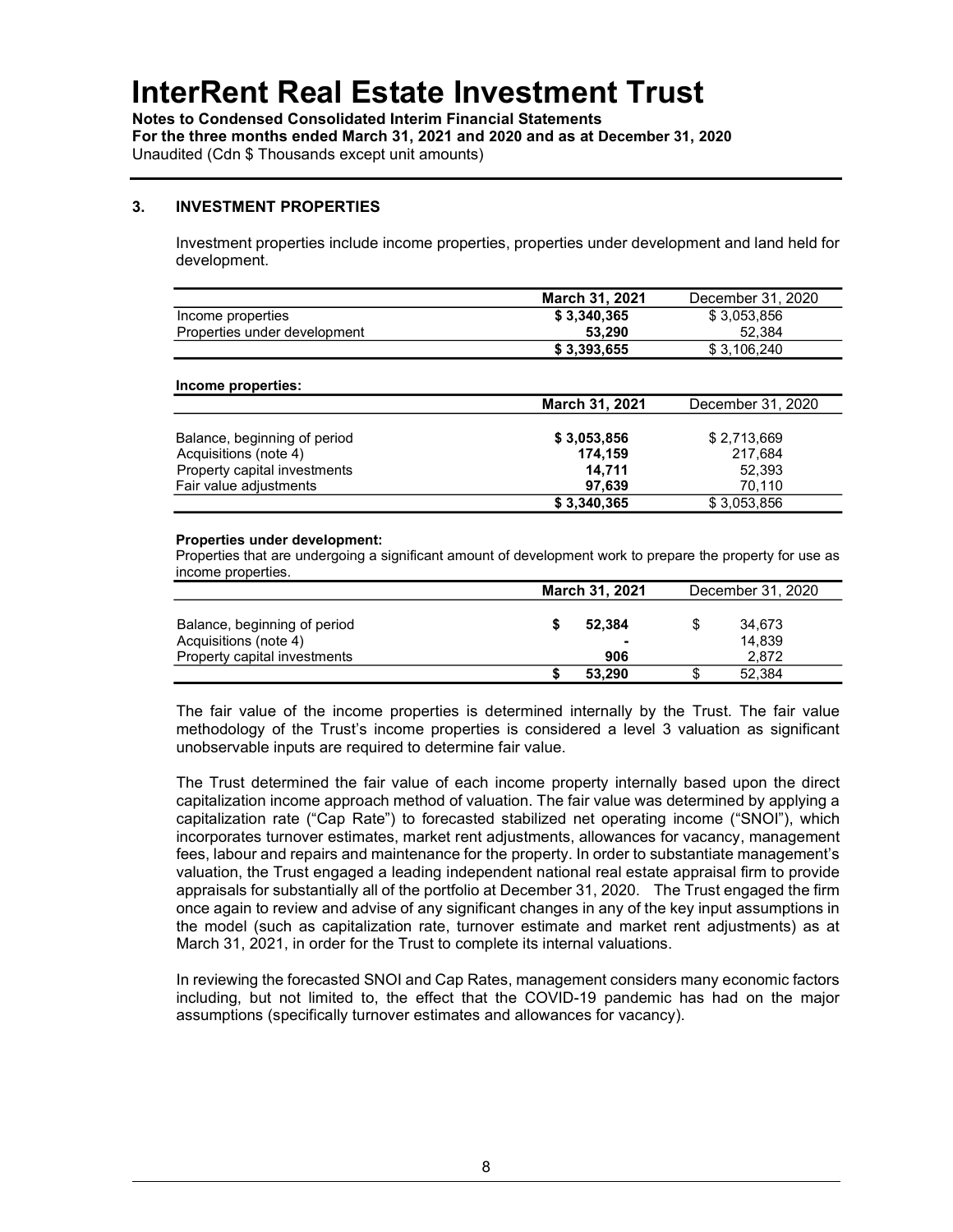Notes to Condensed Consolidated Interim Financial Statements For the three months ended March 31, 2021 and 2020 and as at December 31, 2020 Unaudited (Cdn \$ Thousands except unit amounts)

## 3. INVESTMENT PROPERTIES (Continued)

The capitalization rate assumptions for the income properties are included in the following table:

|                            |                           | March 31, 2021 |                   | December 31, 2020       |
|----------------------------|---------------------------|----------------|-------------------|-------------------------|
|                            | Weighted average<br>Range |                | Range             | <b>Weighted average</b> |
| <b>Capitalization rate</b> | $3.25\% - 5.75\%$         | 4.06%          | $3.25\% - 5.75\%$ | 4.16%                   |

The direct capitalization income approach method of valuation requires that SNOI be divided by a Cap Rate to determine a fair value. As such, changes in both SNOI and Cap Rate could significantly alter the fair value of the investment properties. The tables below summarize the impact of changes in both SNOI and Cap Rate on the Trust's fair value of the income properties:

#### As at March 31, 2021

| <b>Forecasted stabilized net</b><br>operating income |       | $-3%$       | $-1\%$       | As estimated | $+1%$       | $+3%$       |
|------------------------------------------------------|-------|-------------|--------------|--------------|-------------|-------------|
|                                                      |       | \$131.550   | \$134.263    | \$135,619    | \$136.975   | \$139.688   |
| <b>Capitalization rate</b>                           |       |             |              |              |             |             |
| $-0.25%$                                             | 3.81% | \$3,452,767 | \$3.523.958  | \$3.559.554  | \$3.595.149 | \$3,666,340 |
| Cap rate used                                        | 4.06% | \$3,240,158 | \$3,306,966  | \$3,340,365  | \$3.373.773 | \$3,440,581 |
| $+0.25%$                                             | 4.31% | \$3.052.214 | \$ 3.115.146 | \$3,146,613  | \$3,178,079 | \$3,241,011 |

#### As at December 31, 2020

| Forecasted stabilized net<br>operating income |       | $-3%$       | $-1%$       | As estimated | $+1%$       | $+3%$       |
|-----------------------------------------------|-------|-------------|-------------|--------------|-------------|-------------|
|                                               |       | \$123.229   | \$125.770   | \$127.040    | \$128.310   | \$130.851   |
| <b>Capitalization rate</b>                    |       |             |             |              |             |             |
| $-0.25%$                                      | 3.91% | \$3,151,632 | \$3.216.614 | \$3.249.105  | \$3,281,596 | \$3,346,578 |
| Cap rate used                                 | 4.16% | \$2,962,231 | \$3,023,308 | \$3,053,856  | \$3,084,385 | \$3,145,462 |
| $+0.25%$                                      | 4.41% | \$2.794.304 | \$2,851,918 | \$2,880,726  | \$2,909,533 | \$2,967,147 |

Land held for development is measured initially at cost, including transaction costs and subsequently measured at fair value.

The three (2020 - three) properties under development are valued at acquisition cost plus development costs. The direct capitalization income approach method of valuation is not a reliable measure as the properties are undergoing a significant amount of work which will affect multiple components of the estimated net operating income as well as the Cap Rate. The Trust expects the fair value of the properties to be reliably determinable when development is substantially complete, and will measure both investment properties under development at cost until either its fair value becomes reliably determinable or development is completed (whichever is earlier).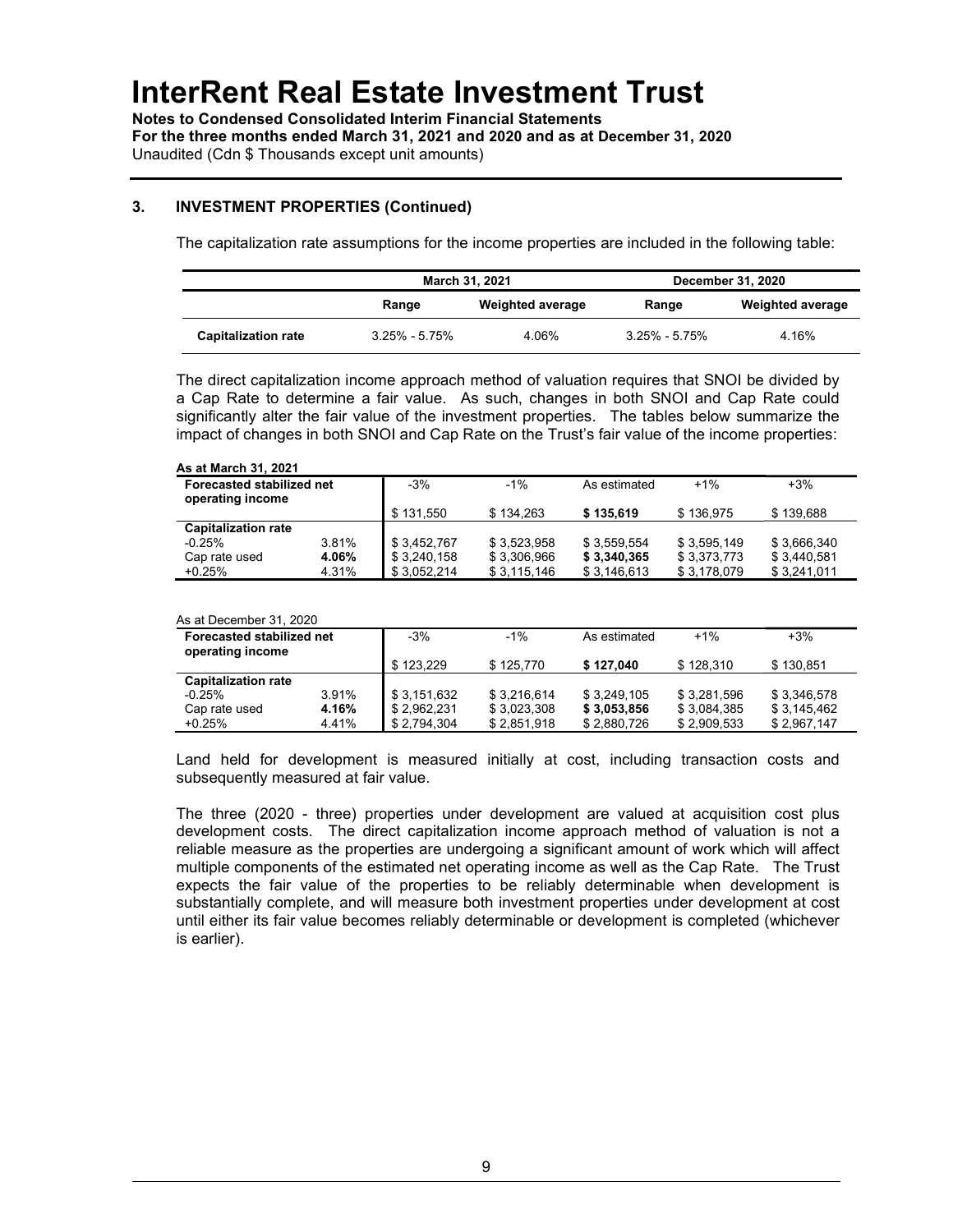Notes to Condensed Consolidated Interim Financial Statements For the three months ended March 31, 2021 and 2020 and as at December 31, 2020 Unaudited (Cdn \$ Thousands except unit amounts)

### 3. INVESTMENT PROPERTIES (Continued)

Cash outflow used for additions to investment properties for the three months ended:

|                                                                                            | <b>March 31, 2021</b> | March 31, 2020 |
|--------------------------------------------------------------------------------------------|-----------------------|----------------|
| Property capital investments<br>Changes in non-cash investing accounts payable and accrued | \$(15,617)            | \$(12,885)     |
| liabilities                                                                                | (953)                 | (1.392)        |
|                                                                                            | \$(16, 570)           | \$(14.277)     |

## 4. INVESTMENT PROPERTY ACQUISITIONS

During the three months ended March 31, 2021, the Trust completed the following investment property acquisitions, which have contributed to the operating results effective from the acquisition date:

| <b>Acquisition Date</b> | Suite<br>Count | Ownership<br><b>Interest</b> | <b>Total Acquisition</b><br>Costs | Mortgage<br>Fundina | Interest<br>Rate | <b>Maturity Date</b> |
|-------------------------|----------------|------------------------------|-----------------------------------|---------------------|------------------|----------------------|
| January 21, 2021        | 114            | 100%                         | \$22.518                          | \$16.500            | 1.36%            | February 20, 2022    |
| January 28, 2021        | 614            | 50%                          | $151.641^{(1)}$                   | 95.063              | BA + 1.35%       | January 28, 2023     |
|                         | 728            |                              | \$174,159                         | \$111,563           |                  |                      |

 $(1)$  Represents the Trust's costs relating to its ownership interest.

During the three months ended March 31, 2020, the Trust completed the following investment property acquisitions:

| <b>Acquisition Date</b> | Suite<br>Count | Ownership<br><b>Interest</b> | <b>Total Acquisition</b><br>Costs | Mortgage<br>Fundina | <b>Interest</b><br>Rate | <b>Maturity Date</b> |
|-------------------------|----------------|------------------------------|-----------------------------------|---------------------|-------------------------|----------------------|
| February 27, 2020       | 57             | 100%                         | \$18.598                          | \$13.613            | 2.59%                   | March 2, 2021        |
| March 31, $2020^{(1)}$  |                | 100%                         | 1.392                             | ٠                   | $-9/2$                  | n/a                  |
|                         | 61             |                              | \$19,990                          | \$13,613            |                         |                      |

(1) Development site (0.11 acres) includes a fourplex which will be operated during the interim period prior to construction.

Cash outflow used for investment property acquisitions:

|                                       | <b>March 31, 2021</b> | March 31, 2020 |
|---------------------------------------|-----------------------|----------------|
| Total acquisition costs               | \$(174, 159)          | \$(19,990)     |
| Fair value adjustment of assumed debt | -                     | -              |
| Assumed debt                          | -                     | -              |
|                                       | \$(174.159)           | \$(19,990)     |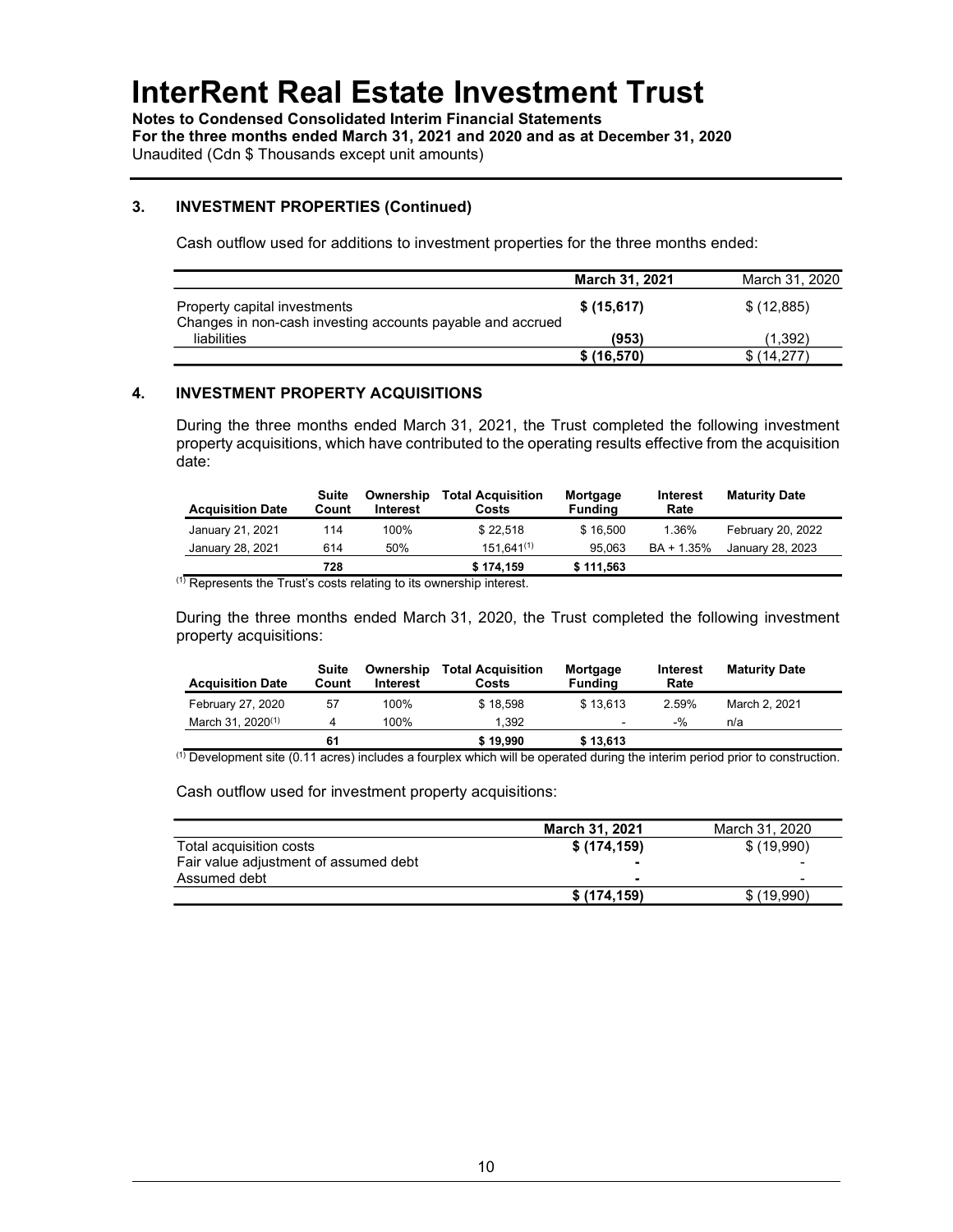Notes to Condensed Consolidated Interim Financial Statements For the three months ended March 31, 2021 and 2020 and as at December 31, 2020 Unaudited (Cdn \$ Thousands except unit amounts)

### 5. INVESTMENT IN JOINT VENTURES

The Trust accounts for its joint venture interests using the equity method. The following table details the Trust's ownership interest in its equity accounted investments:

| <b>Equity Investee</b>                   | Location   | <b>Principal Activity</b>                             | March 31, 2021 | <b>December 31, 2020</b> |
|------------------------------------------|------------|-------------------------------------------------------|----------------|--------------------------|
| <b>TIP Albert Limited</b><br>Partnership | Ottawa     | Develop, own and operate<br>investment property $(1)$ | 38.83%         | 38.83%                   |
| <b>Fairview Limited</b><br>Partnership   | Burlington | Develop, own and operate<br>investment property       | 25.0%          | 25.0%                    |

<sup>(1)</sup> TIP Albert Limited Partnership has ownership interest of 85.83% in 801 Albert Street Inc., the development site at 900 Albert Street Ottawa. The Trust holds the remaining ownership of 14.17% interest in the development site. This ownership is reported under Property under Development (see note 6) as a joint operation. In total, the Trust holds a 47.5% interest in the development property.

The Trust is contingently liable for certain obligations of the joint ventures, up to the Trust's interest. All of the net assets of the joint ventures are available for the purpose of satisfying such obligations and guarantees.

The Trust is responsible to fund its total investment in the joint ventures for the development of the investment property.

The following table shows the changes in the carrying value of the investment in joint ventures:

|                                                   | March 31, 2021 | December 31, 2020 |
|---------------------------------------------------|----------------|-------------------|
|                                                   |                |                   |
| Balance, beginning of period                      | \$27,505       | \$24,693          |
| Additions                                         | 411            | 2,772             |
| Share of net income                               | 10             | 40                |
| <b>Distributions</b>                              | -              |                   |
|                                                   | \$27,926       | \$27,505          |
| <b>Transaction costs</b>                          | \$507          | \$507             |
| Carrying value of the investment in joint venture | \$28,433       | \$28,012          |

The following tables shows the summarized financial information of the Trust's joint ventures:

|                            | March 31, 2021 | December 31, 2020 |
|----------------------------|----------------|-------------------|
|                            |                |                   |
| Current assets             | \$7,060        | \$7,357           |
| Non-current assets         | 142,050        | 139,671           |
| <b>Current liabilities</b> | (769)          | (368)             |
| Non-current liabilities    | (64, 137)      | (64, 137)         |
| Net assets                 | \$84,204       | \$82,523          |
| Trust's share              | \$27,926       | \$27,505          |

|               | March 31, 2021 |    | March 31, 2020 |
|---------------|----------------|----|----------------|
| Revenue       |                | 57 | 57             |
| Expenses      |                | 18 |                |
| Net income    |                | 39 | 44             |
| Trust's share |                | 10 |                |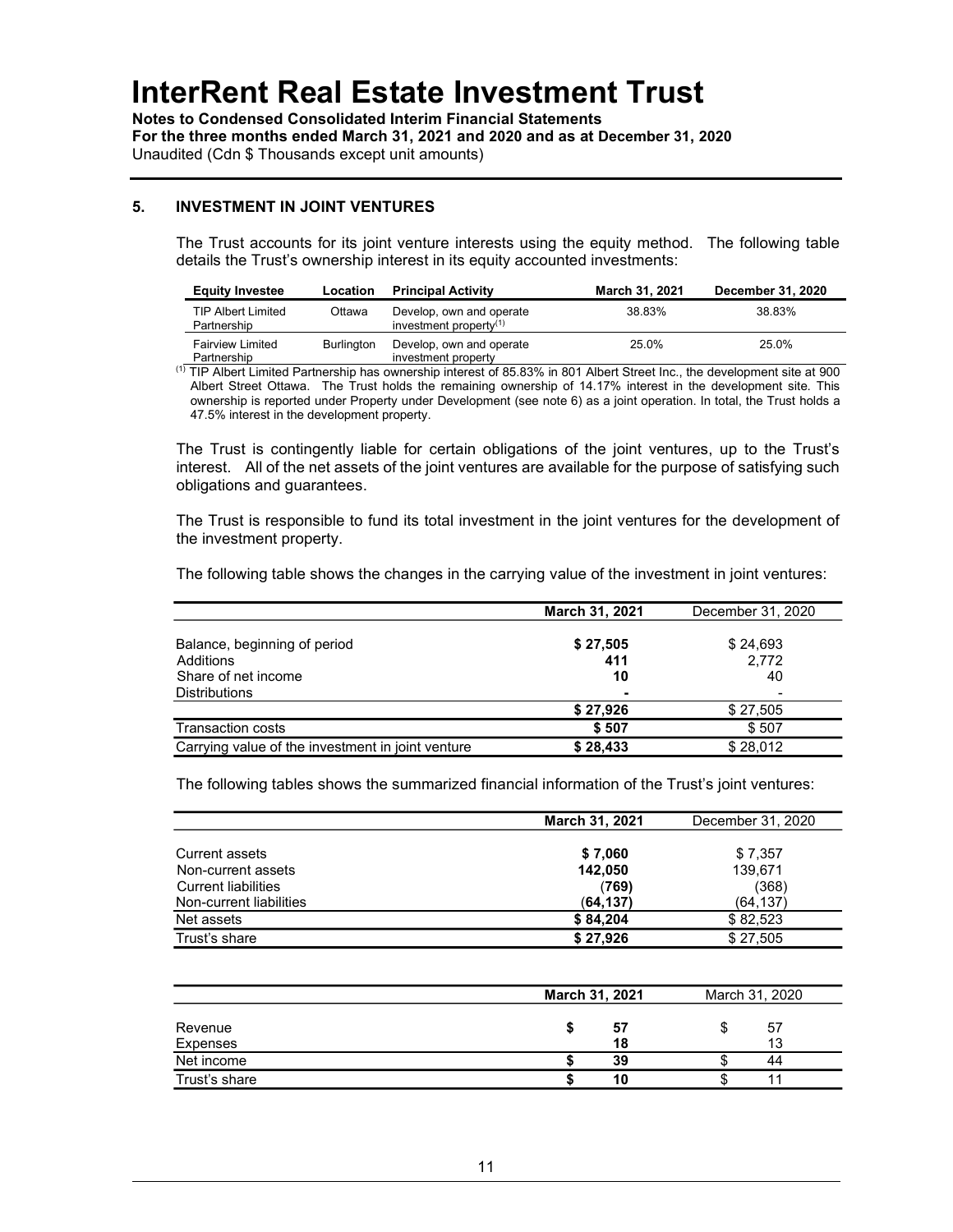Notes to Condensed Consolidated Interim Financial Statements For the three months ended March 31, 2021 and 2020 and as at December 31, 2020 Unaudited (Cdn \$ Thousands except unit amounts)

### 6. JOINT OPERATIONS

The Trust has interest in fifteen investment properties and one property under development that are subject to joint control and have been determined to be joint operations. The Trust records only its proportionate share of the assets, liabilities and the results of operations of the joint operations. The assets, liabilities and results of joint operations are included within the respective line items of the consolidated balance sheets and consolidated statements of income. The Trust's ownership in the joint operations are as follows:

| <b>Joint Operation</b>                 | <b>Region</b>           | Type                       | Ownership<br>Interest |
|----------------------------------------|-------------------------|----------------------------|-----------------------|
| Vancouver No. 1 Apartments Partnership | Greater Vancouver Area  | Investment properties      | 50.00%                |
| 801 Albert Street Inc.                 | National Capital Region | Property under development | 14.17%                |

## 7. RECEIVABLES AND OTHER ASSETS

|                                                                                                                             | March 31,<br>2021 | December 31.<br>2020 |
|-----------------------------------------------------------------------------------------------------------------------------|-------------------|----------------------|
| Current:                                                                                                                    |                   |                      |
| Rents and other receivables, net of allowance for                                                                           |                   |                      |
| uncollectable amounts (note 21(b))                                                                                          | \$2,334           | \$1,717              |
| Lease incentives $(1)$                                                                                                      | 1,775             | 1,401                |
|                                                                                                                             | \$4,109           | \$3,118              |
| Non-current:                                                                                                                |                   |                      |
| Automobiles, software, equipment and furniture and fixtures,<br>net of accumulated amortization of \$2,460 (2020 - \$2,273) | \$2,521           | \$2,417              |
| Deferred finance fees on credit facilities, net of accumulated                                                              |                   |                      |
| amortization of \$1,829 (2020 - \$1,778)                                                                                    | 146               | 197                  |
| Loan receivable long-term incentive plan (note 13)                                                                          | 10,971            | 11,026               |
|                                                                                                                             | \$13,638          | \$13,640             |
|                                                                                                                             | \$17.747          | \$16.758             |

 $<sup>(1)</sup>$  Comprised of straight-line rent. This amount is excluded from the determination of the fair value of the investment</sup> properties.

### 8. MORTGAGES PAYABLE

Mortgages are secured by the investment properties and bear interest at a weighted average interest rate of 2.47% (December 31, 2020 - 2.56%).

The mortgages mature at various dates between the years 2021 and 2031.

The aggregate future minimum principal payments, including maturities, are as follows:

| 2021                                               | 179,082     |  |
|----------------------------------------------------|-------------|--|
| 2022                                               | 105,571     |  |
| 2023                                               | 180,845     |  |
| 2024                                               | 74,324      |  |
| 2025                                               | 110,555     |  |
| Thereafter                                         | 474.675     |  |
|                                                    | 1,125,052   |  |
| Less: Deferred finance costs and mortgage premiums | (20, 256)   |  |
|                                                    | \$1,104,796 |  |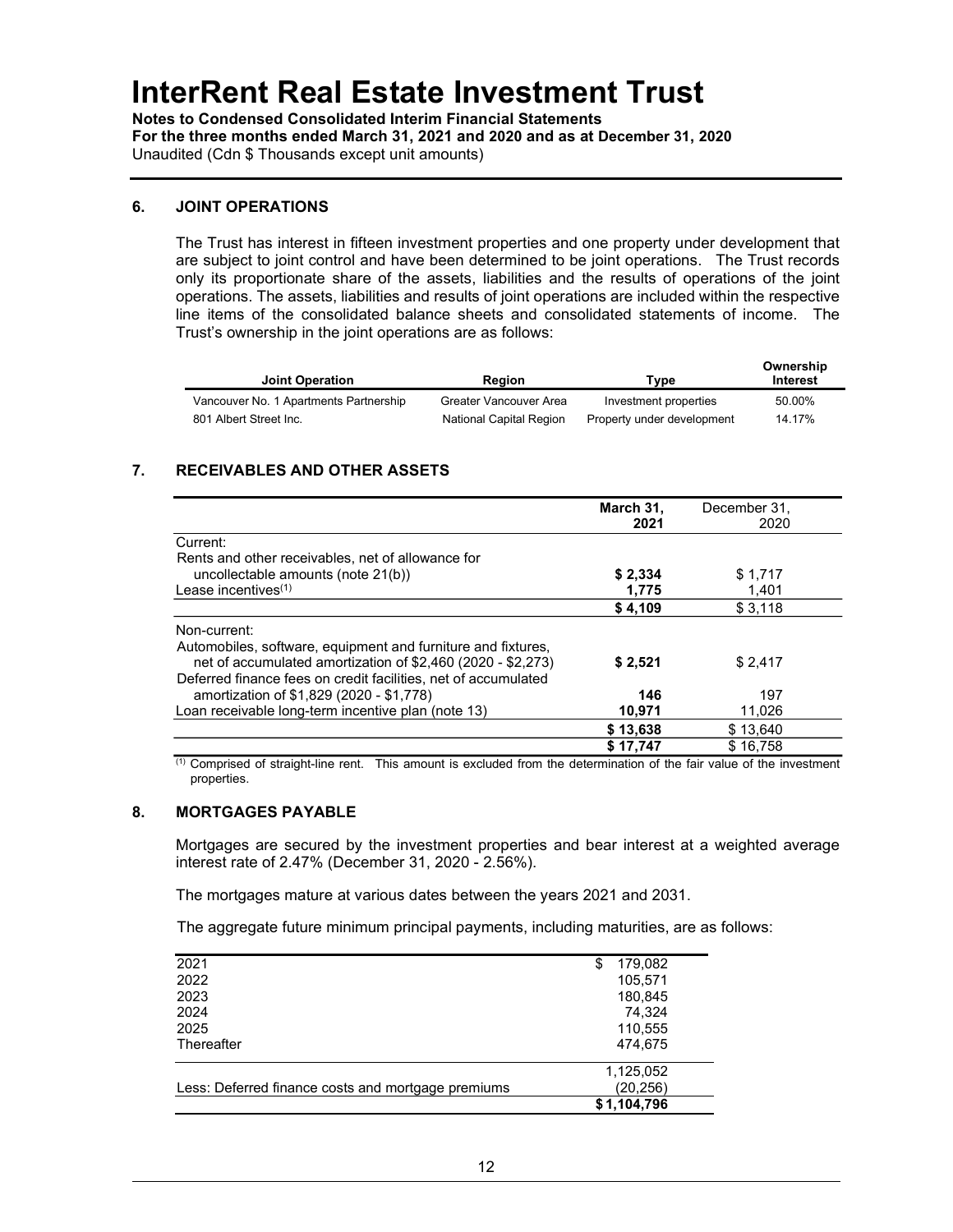Notes to Condensed Consolidated Interim Financial Statements For the three months ended March 31, 2021 and 2020 and as at December 31, 2020 Unaudited (Cdn \$ Thousands except unit amounts)

### 9. CREDIT FACILITIES

|                            | March 31,<br>2021 | December 31,<br>2020 |
|----------------------------|-------------------|----------------------|
| Demand credit facility (i) | Ֆ-                | \$                   |
| Term credit facility (ii)  | 15,095            | -                    |
| Term credit facility (iii) | 7,590             | -                    |
| Term credit facility (iv)  | -                 | -                    |
|                            | \$22,685          | Ъ                    |

- (i) The Trust has a \$2,000 (2020 \$2,000) demand credit facility with a Canadian chartered bank secured by a general security agreement. The weighted average interest rate on amounts drawn during the period ended March 31, 2021 was 2.95% (2020 - 3.27%).
- (ii) The Trust has a \$55,000 (2020 \$55,000) term credit facility, maturing in 2022, with a Canadian chartered bank secured by a general security agreement and second collateral mortgages on nine (2020 - nine) of the Trust's properties. Interest is charged at a floating rate plus a pre-defined spread. The weighted average interest rate on amounts drawn during the period ended March 31, 2021 was 2.66% (2020 - 3.46%).
- (iii) The Trust has a \$15,000 (2020 \$15,000) term credit facility, maturing in 2021, with a Canadian chartered bank secured by a general security agreement, first mortgage on one (2020 - one) of the Trust's properties and second collateral mortgages on one (2020 - one) of the Trust's properties. Interest is charged at a floating rate plus a predefined spread. The weighted average interest rate on amounts drawn during the period ended March 31, 2021 was 3.10% (2020 - 3.42%).
- (iv) The Trust has a \$100,000 (2020 \$100,000) term credit facility, maturing in 2021, with a Canadian chartered bank secured by a general security agreement, first mortgages on two (2020 - two) of the Trust's properties and second collateral mortgages on four (2020 - four) of the Trust's properties. Interest is charged at a floating rate plus a predefined spread for prime advances and banker's acceptances. The weighted average interest rate on amounts drawn during the period ended March 31, 2021 was 3.45% (2020 - 3.64%).

## 10. ACCOUNTS PAYABLE AND ACCRUED LIABILITIES

|                           | March 31, | December 31, |
|---------------------------|-----------|--------------|
|                           | 2021      | 2020         |
| Accounts payable          | \$3,330   | \$3.774      |
| Accrued liabilities       | 16,557    | 17.985       |
| Accrued distributions     | 3,858     | 3.847        |
| Mortgage interest payable | 1.884     | 1.843        |
|                           | \$25,629  | \$27.449     |

## 11. CLASS B LP UNIT LIABILITY

The Class B LP units are non-transferable, except under certain circumstances, but are exchangeable, on a one-for-one basis, into Trust Units at any time at the option of the holder. Prior to such exchange, distributions will be made on the exchangeable units in an amount equivalent to the distributions which would have been made had the units of Trust been issued.

The Class B LP units are exchangeable on demand for Trust Units, which in turn are redeemable into cash at the option of the holder. As such, Class B LP units are classified as a financial liability.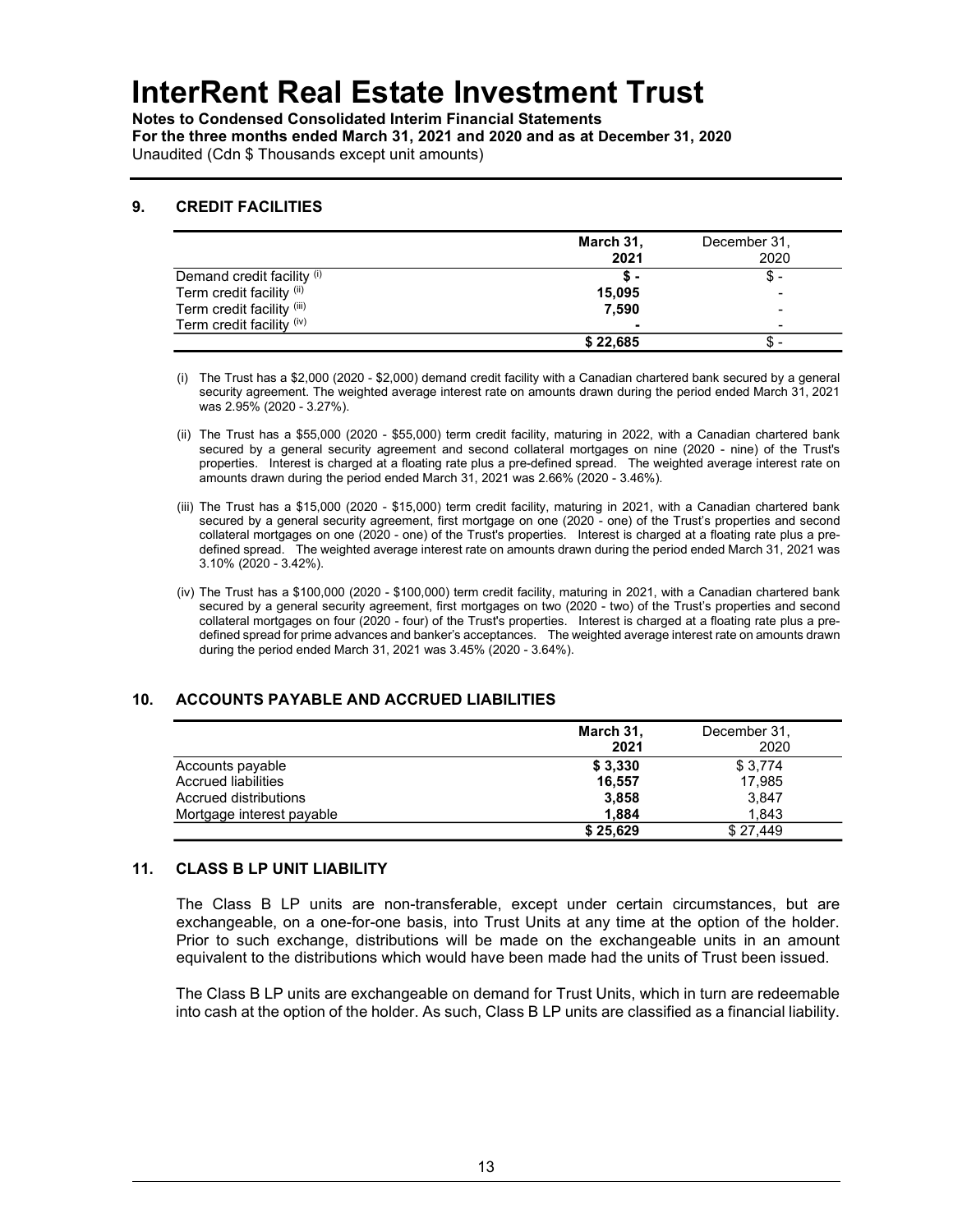Notes to Condensed Consolidated Interim Financial Statements For the three months ended March 31, 2021 and 2020 and as at December 31, 2020 Unaudited (Cdn \$ Thousands except unit amounts)

## 11. CLASS B LP UNIT LIABILITY (Continued)

A summary of Class B LP Unit activity is presented below:

| <b>Number of Units</b>          |           |
|---------------------------------|-----------|
| Balance - December 31, 2019     | 3,410,766 |
| Units issued                    |           |
|                                 |           |
| Balance - December 31, 2020     | 3,410,766 |
| Units issued                    |           |
| <b>Balance - March 31, 2021</b> | 3,410,766 |

The Class B LP Units represented an aggregate fair value of \$50,445 at March 31, 2021 (December 31, 2020 - \$46,694). The fair value represents the closing price of the Trust Units on the TSX on the reporting date, or the first trading date after the reporting date. Each Class B LP Unit is accompanied by a Special Voting Unit, which entitles the holder to receive notice of, attend and vote at all meetings of Unitholders. There is no value assigned to the Special Voting Units. The gains or losses that resulted from changes in the fair value were recorded in the consolidated statement of income.

## 12. UNIT-BASED COMPENSATION LIABILITIES

Unit-based compensation liabilities are comprised of awards issued under the deferred unit plan ("DUP") and the unit option plan as follows:

|                                                  | March 31, 2021 | December 31, 2020 |
|--------------------------------------------------|----------------|-------------------|
| Unit-based liabilities, beginning of period      | \$58,200       | \$66,070          |
| Compensation expense - deferred unit plan        | 2,776          | 5.546             |
| Compensation expense - unit option plan          |                |                   |
| $DRIP(1)$ expense - deferred unit plan           | 369            | 1.381             |
| DUP units converted, cancelled and forfeited     | (639)          | (1,822)           |
| Unit options exercised and expired               | (573)          | (890)             |
| (Gain)/Loss on fair value of liability (note 17) | 5,074          | (12,085)          |
| Unit-based liabilities, end of period            | \$65,207       | \$58,200          |
| $(1)$ Distribution roinvestment plan             |                |                   |

(1) Distribution reinvestment plan

Unit options and deferred units are settled with the issuance of Trust Units. However, due to the fact that Trust Units are redeemable, awards of unit options and deferred units are considered to be cash-settled. As such, the fair value of unit options and deferred units are recognized as a financial liability and re-measured at each reporting date, with changes recognized in the statement of income.

The maximum number of Trust Units issuable under the Trust's equity incentive compensation plans, which includes the DUP and unit options, as well as the long-term incentive plan (note 13) is 7% of the issued and outstanding Trust Units.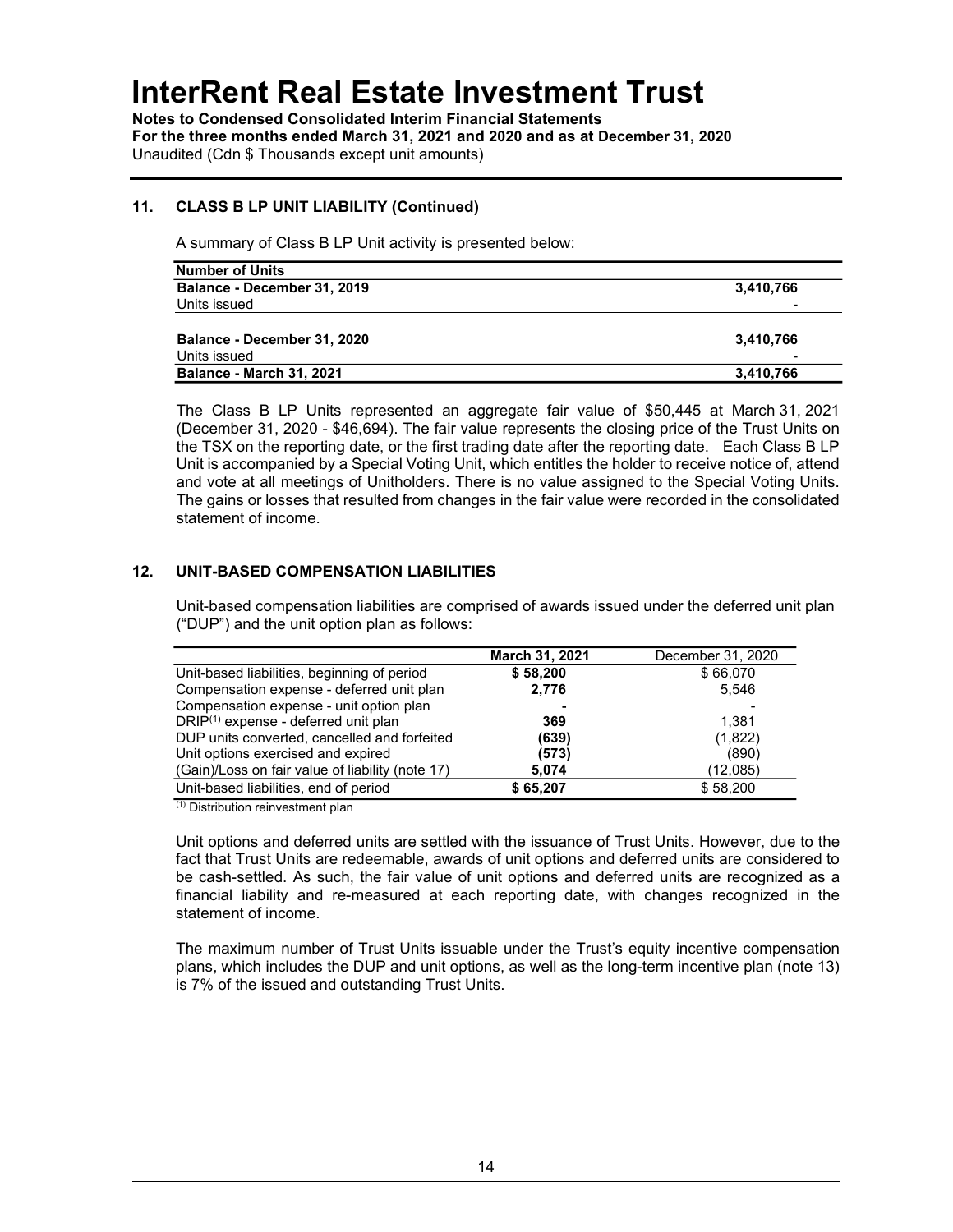Notes to Condensed Consolidated Interim Financial Statements For the three months ended March 31, 2021 and 2020 and as at December 31, 2020 Unaudited (Cdn \$ Thousands except unit amounts)

## 12. UNIT-BASED COMPENSATION LIABILITIES (Continued)

## (i) DEFERRED UNIT PLAN

The deferred unit plan entitles trustees, officers and employees, at the participant's option, to elect to receive deferred units (elected portion) in consideration for trustee fees or bonus compensation under the employee incentive plan, as the case may be. The Trust matches the elected portion of the deferred units received. The matched portion of the deferred units vest 50% on the third anniversary and 25% on each of the fourth and fifth anniversaries, subject to provisions for earlier vesting in certain events. The deferred units earn additional deferred units for the distributions that would otherwise have been paid on the deferred units (i.e. had they instead been issued as Trust Units on the date of grant).

A summary of Deferred Unit activity is presented below:

| <b>Number of Units</b>                              |           |
|-----------------------------------------------------|-----------|
| Balance - December 31, 2019                         | 4,228,924 |
| Units issued under deferred unit plan               | 326.703   |
| Reinvested distributions on deferred units          | 100,877   |
| Deferred units exercised into Trust Units (note 14) | (61, 195) |
| Deferred units purchased and cancelled              | (47,139)  |
| Deferred units cancelled                            | (23,954)  |
|                                                     |           |
| Balance - December 31, 2020                         | 4,524,216 |
| Units issued under deferred unit plan               | 244.556   |
| Reinvested distributions on deferred units          | 27.225    |
| Deferred units exercised into Trust Units (note 14) | (14,290)  |
| Deferred units purchased and cancelled              | (14, 290) |
| Deferred units cancelled                            | (18.986)  |
| <b>Balance - March 31, 2021</b>                     | 4.748.431 |

The fair value of each unit granted is determined based on the weighted average observable closing market price of the REIT's Trust Units for the ten trading days preceding the date of grant.

The aggregate fair value of vested deferred units was \$60,070 at March 31, 2021 (December 31, 2020 - \$53,174). The fair value of the vested deferred units represents the closing price of the Trust Units on the TSX on the reporting date, or the first trading date after the reporting date, representing the fair value of the redemption price.

## (ii) UNIT OPTIONS

The Trust has a unit option plan and provides for options to be granted to the benefit of employees, Trustees and certain other third parties. The exercise price of options granted under the unit option plan will be determined by the Trustees, but will be at least equal to the volume weighted average trading price of the Trust Units for the five trading days immediately prior to the date the option was granted. The term of any option granted shall not exceed 10 years or such other maximum permitted time period under applicable regulations. At the time of granting options, the Board of Trustees determines the time, or times, when an option or part of an option shall be exercisable. The Trust will not provide financial assistance to any optionee in connection with the exercise of options.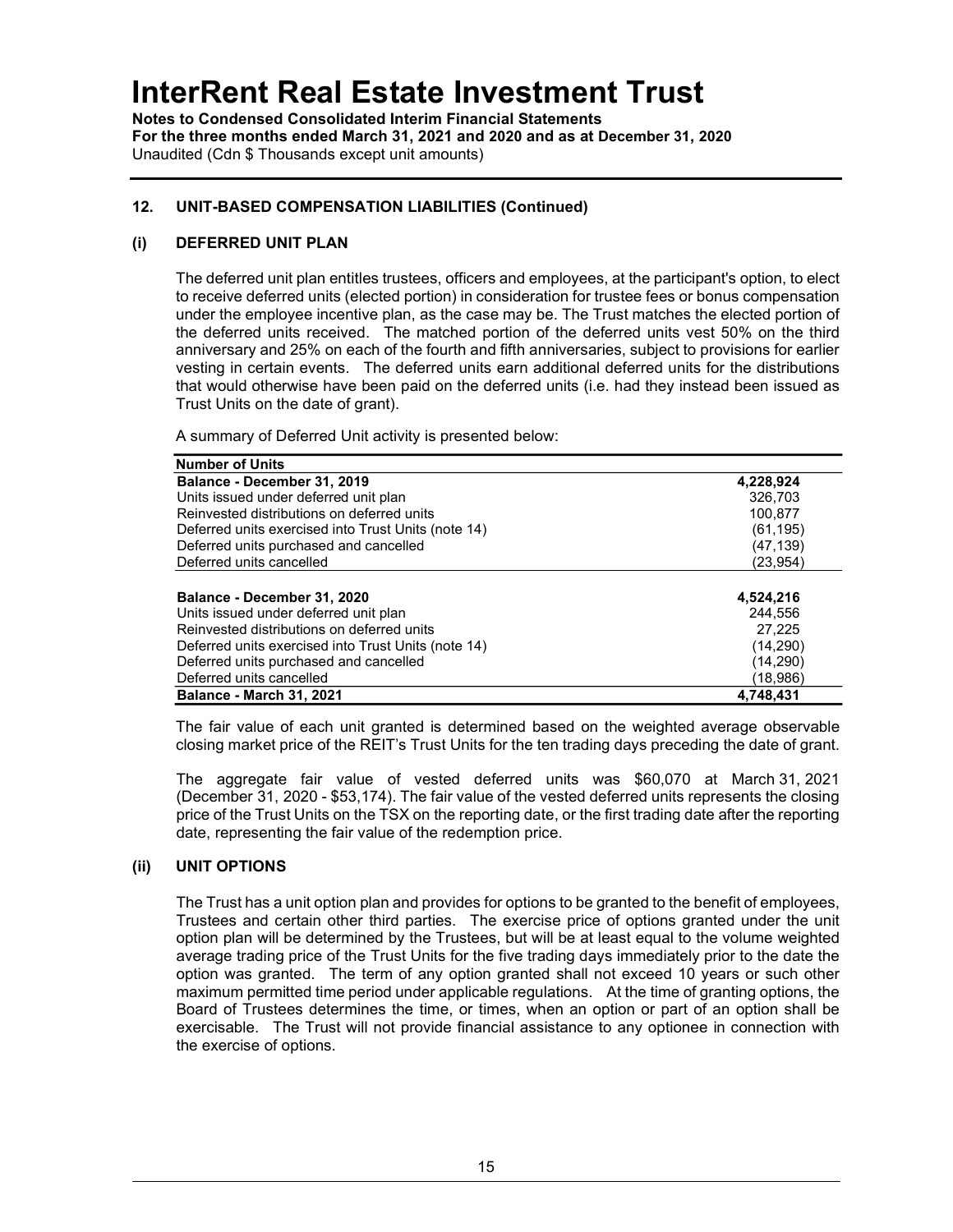Notes to Condensed Consolidated Interim Financial Statements For the three months ended March 31, 2021 and 2020 and as at December 31, 2020 Unaudited (Cdn \$ Thousands except unit amounts)

## 12. UNIT-BASED COMPENSATION LIABILITIES (Continued)

Options granted, exercised and expired during the three months ended March 31 are as follows:

|                              | 2021               |                                           | 2020               |                                           |
|------------------------------|--------------------|-------------------------------------------|--------------------|-------------------------------------------|
|                              | Number of<br>units | <b>Weighted average</b><br>exercise price | Number of<br>units | <b>Weighted average</b><br>exercise price |
| Balance, beginning of period | 756.745            | \$6.28                                    | 854.140            | \$6.11                                    |
| Exercised                    | (84.400)           | \$6.17                                    | (68, 395)          | \$5.51                                    |
| Balance, end of period       | 672,345            | \$6.30                                    | 785,745            | \$6.16                                    |

Options outstanding at March 31, 2021:

| <b>Exercise price</b> | <b>Number of units</b> | <b>Remaining life in</b><br>vears | <b>Number of units</b><br>exercisable |
|-----------------------|------------------------|-----------------------------------|---------------------------------------|
| \$5.50                | 55.000                 | 1.43                              | 55.000                                |
| \$5.65                | 226,500                | 2.21                              | 226,500                               |
| \$5.81                | 185.500                | 3.72                              | 185.500                               |
| \$7.67                | 205.345                | 6.33                              | 205,345                               |
|                       | 672,345                |                                   | 672,345                               |

The weighted average market price of options exercised in the three months ended March 31, 2021 was \$14.51 (2020 - \$16.05).

The unit options represented an aggregate fair value of \$5,137 at March 31, 2021 (December 31, 2020 - \$5,026). The fair value of unit options is re-valued at each reporting period based on an estimate of the fair value using the Black-Scholes option pricing model using the following weighted average valuation assumptions:

|                                           | March 31, 2021 | December 31, 2020 |
|-------------------------------------------|----------------|-------------------|
| Market price of Unit                      | \$14.79        | \$13.69           |
| Expected option life                      | 1.5 years      | 1.5 years         |
| Risk-free interest rate                   | 0.23%          | 0.22%             |
| Expected volatility (based on historical) | 31%            | 31%               |
| Expected distribution yield               | 5.0%           | 5.0%              |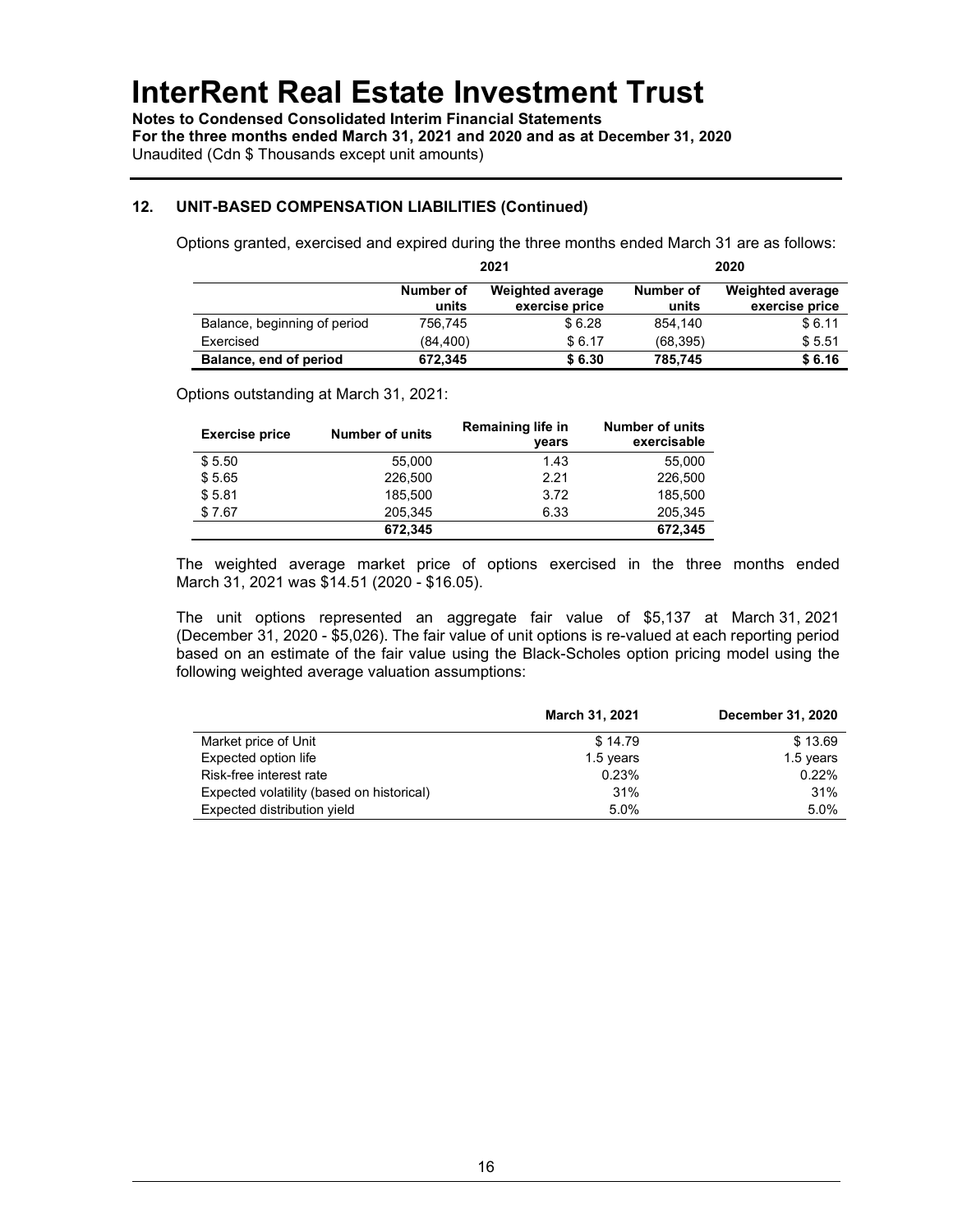Notes to Condensed Consolidated Interim Financial Statements For the three months ended March 31, 2021 and 2020 and as at December 31, 2020 Unaudited (Cdn \$ Thousands except unit amounts)

## 13. LONG-TERM INCENTIVE PLAN

The Board of Trustees may award long-term incentive plan ("LTIP") units to certain officers and key employees, collectively the "Participants". The maximum number of Trust Units issuable under the Trust's equity incentive compensation plans, which includes the long-term incentive plan, as well as the DUP and unit option plan (note 12) is 7% of the issued and outstanding Trust Units. The Participants can subscribe for Trust Units at a purchase price equal to the weighted average trading price of the Trust Units for the five trading days prior to issuance. The purchase price is payable in instalments, with an initial instalment of 5% paid when the Trust Units are issued. The balance represented by a loan receivable (note 7) is due over a term not exceeding ten years. Participants are required to pay interest at a ten-year fixed rate based on the Trust's fixed borrowing rate for long-term mortgage financing and are required to apply cash distributions received on these units toward the payment of interest and the remaining instalments. Participants may pre-pay any remaining instalments at their discretion. The Trust has recourse on the loans receivable and has reasonable assurance that the Trust will collect the full amount of the loan receivable. The loans receivable are secured by the units as well as the distributions on the units. If a Participant fails to pay interest and/or principal, the Trust can enforce repayment which may include the election to reacquire or sell the units in satisfaction of the outstanding amounts.

| Date of award      | <b>Number of units</b> | Interest rate | Loan receivable |
|--------------------|------------------------|---------------|-----------------|
| March 8, 2012      | 250,000                | 3.57%         | \$687           |
| June 29, 2012      | 25.000                 | 3.35%         | 75              |
| September 11, 2012 | 100.000                | 3.35%         | 443             |
| June 27, 2013      | 150,000                | 3.85%         | 711             |
| December 16, 2014  | 100,000                | 3.27%         | 496             |
| June 9, 2015       | 75.000                 | 3.44%         | 424             |
| June 30, 2016      | 285.000                | 2.82%         | 2.025           |
| July 28, 2017      | 465,000                | 3.09%         | 3.279           |
| March 5, 2018      | 310,000                | 3.30%         | 2,831           |
|                    | 1.760.000              |               | \$10.971        |

## 14. TRUST UNITS

As a result of the redeemable feature of the Trust Units, the Trust Units are defined as a financial liability; however, for the purposes of financial statement classification and presentation, the Trust Units are presented as equity instruments in accordance with IAS 32, Financial Instruments.

|                                                        | <b>Trust Units</b> | <b>Amount</b> |
|--------------------------------------------------------|--------------------|---------------|
| Balance - December 31, 2019                            | 121,478,721        | \$766,282     |
| Issued from prospectus                                 | 15,709,000         | 230,137       |
| Unit issue costs                                       |                    | (9,676)       |
| Units Issued under the deferred unit plan (note 12(i)) | 61.195             | 914           |
| Units Issued under distribution reinvestment plan      | 1,070,389          | 14.519        |
| Units Issued from options exercised (note 12(ii))      | 97,395             | 1,350         |
| Balance - December 31, 2020                            | 138,416,700        | \$1,003,526   |
| Units Issued under the deferred unit plan (note 12(i)) | 14.290             | 204           |
| Units Issued under distribution reinvestment plan      | 296,145            | 3,965         |
| Units Issued from options exercised (note 12(ii))      | 84,400             | 1,093         |
| <b>Balance - March 31, 2021</b>                        | 138,811,535        | \$1,008,788   |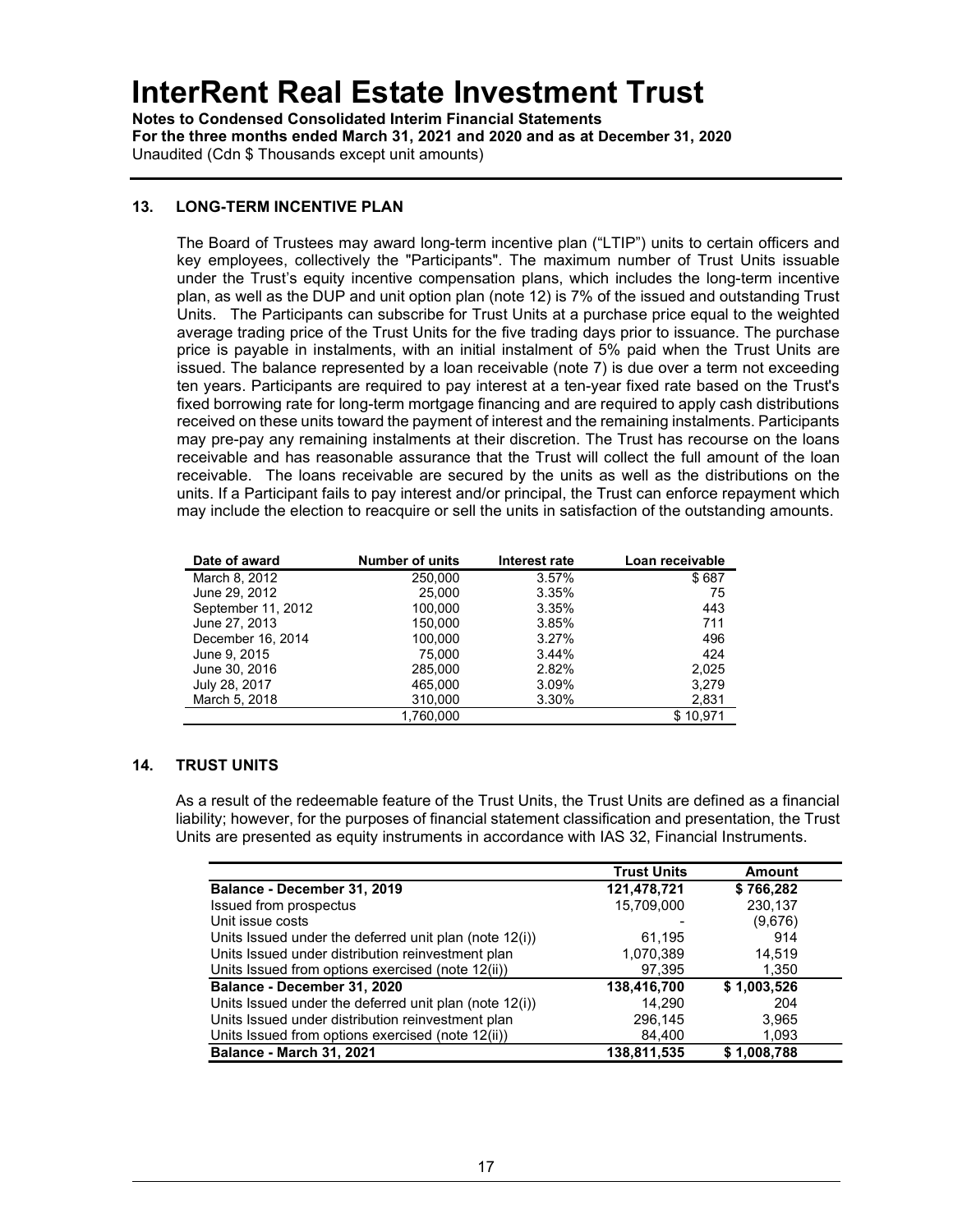Notes to Condensed Consolidated Interim Financial Statements For the three months ended March 31, 2021 and 2020 and as at December 31, 2020 Unaudited (Cdn \$ Thousands except unit amounts)

## 14. TRUST UNITS (Continued)

On June 4, 2020, the Trust completed a bought deal prospectus offering whereby it issued 15,709,000 Trust Units for cash proceeds of \$230,137 and incurred \$9,676 in issue cost.

On May 5, 2020, the TSX approved the Trust's normal course issuer bid ("Bid") for a portion of its Trust Units. Under the Bid, the Trust may acquire up to a maximum of 11,481,830 of its Trust Units, or approximately 10% of its public float of 114,818,300 Trust Units as of April 30, 2020, for cancellation over the next 12 months commencing on May 11, 2020 until the earlier of May 10, 2021 or the date on which the Trust has purchased the maximum number of Trust Units permitted under the Bid. The number of Trust Units that can be purchased pursuant to the Bid is subject to a current daily maximum of 125,709 Trust Units (being 25% of the average daily trading volume), except where purchases are made in accordance with "block purchases" exemptions under applicable TSX policies. Purchases will be made at market prices through the facilities of the TSX.

For the three months ended March 31, 2021, the Trust did not purchase any Trust Units.

### Declaration of Trust

The Declaration of Trust authorizes the Trust to issue an unlimited number of units for consideration and on terms and conditions established by the Trustees without the approval of any unitholders. The interests in the Trust are represented by two classes of units: a class described and designated as "Trust Units" and a class described and designated as "Special Voting Units". The beneficial interests of the two classes of units are as follows:

## (a) Trust Units

Trust Units represent an undivided beneficial interest in the Trust and in distributions made by the Trust. The Trust Units are freely transferable, subject to applicable securities regulatory requirements. Each Trust Unit entitles the holder to one vote at all meetings of unitholders. Except as set out under the redemption rights below, the Trust Units have no conversion, retraction, redemption or pre-emptive rights.

Trust Units are redeemable at any time, in whole or in part, on demand by the holders. Upon receipt by the Trust of a written redemption notice and other documents that may be required, all rights to and under the Trust Units tendered for redemption shall be surrendered and the holder shall be entitled to receive a price per Trust Unit equal to the lesser of:

- i) 90% of the "market price" of the Trust Units on the principal market on which the Trust Units are quoted for trading during the twenty-day period ending on the trading day prior to the day on which the Trust Units were surrendered to Trust for redemption; and
- ii) 100% of the "closing market price" of the Trust Units on the principal market on which the Trust Units are quoted for trading on the redemption notice date.

#### (b) Special Voting Units

The Declaration of Trust provides for the issuance of an unlimited number of Special Voting Units that will be used to provide voting rights to holders of Class B LP units or other securities that are, directly or indirectly, exchangeable for Trust Units.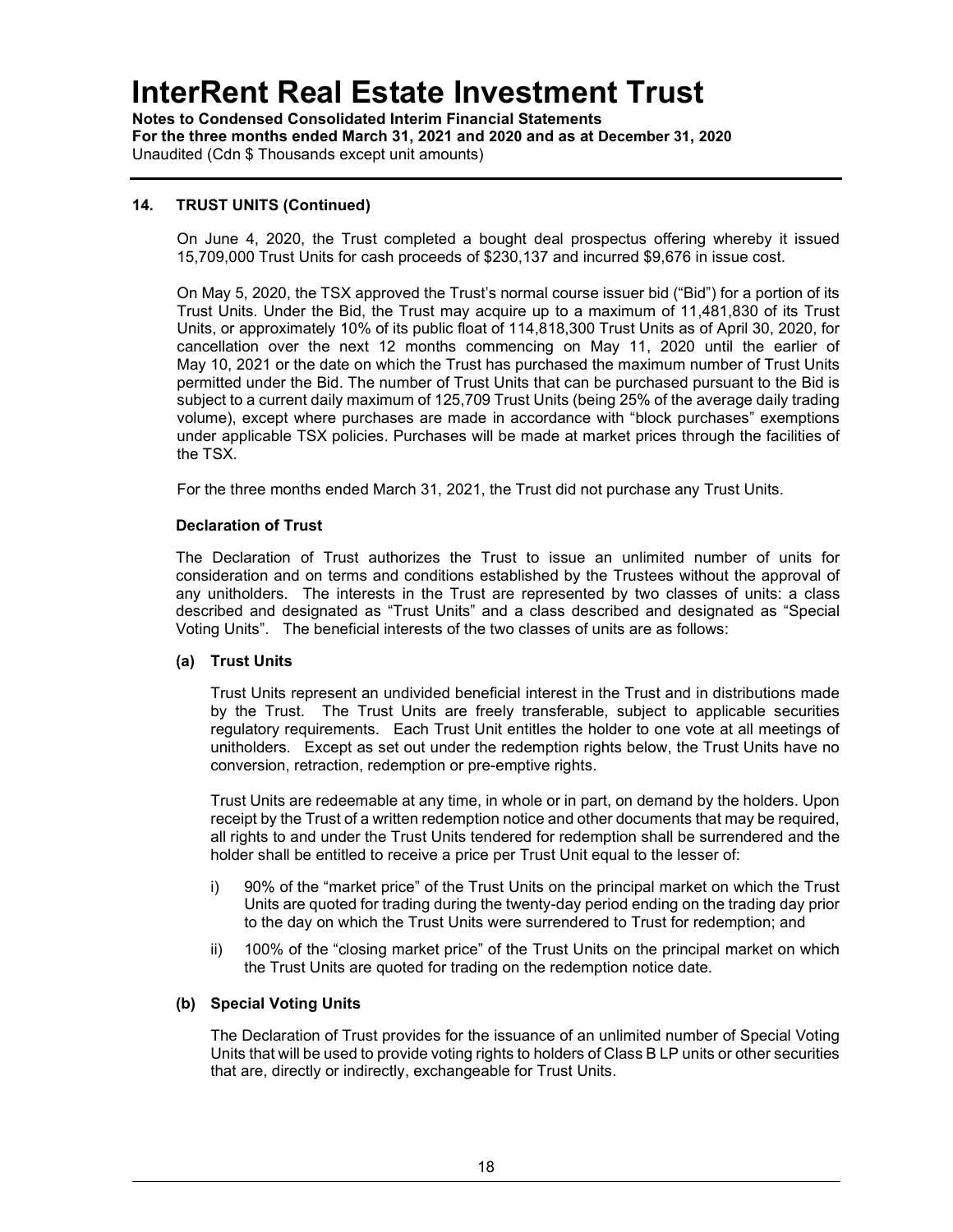Notes to Condensed Consolidated Interim Financial Statements For the three months ended March 31, 2021 and 2020 and as at December 31, 2020 Unaudited (Cdn \$ Thousands except unit amounts)

### 14. TRUST UNITS (Continued)

Each Special Voting Unit entitles the holder to the number of votes at any meeting of unitholders, which is equal to the number of Trust Units that may be obtained upon surrender of the Class B LP unit to which the Special Voting Unit relates. The Special Voting Units do not entitle or give any rights to the holders to receive distributions or any amount upon liquidation, dissolution or winding-up of Trust. There is no value assigned to the Special Voting Units.

### 15. REVENUE FROM INVESTMENT PROPERTIES

The components of revenue from investments properties are as follows:

|                         | March 31, 2021 | March 31, 2020 |
|-------------------------|----------------|----------------|
| Lease revenue (1)       | \$42.110       | \$38,476       |
| Non-lease revenue $(2)$ | 941            | 892            |
|                         | \$43,051       | \$39.368       |

 $\overline{^{(1)}}$  Consists of lease revenue from residential, parking and commercial tenants

 $(2)$  Consists of revenue from non-lease items such as laundry, commercial common area maintenance and ancillary services

## 16. FINANCING COSTS

|                                                             | March 31, 2021 | March 31, 2020 |
|-------------------------------------------------------------|----------------|----------------|
| Mortgages payable                                           | \$6,824        | \$6,721        |
| <b>Credit facilities</b>                                    | 300            | 474            |
| Interest income                                             | (110)          | (100)          |
| Interest capitalized to land held for development           | (207)          | (328)          |
| Interest expense                                            | 6.807          | 6,767          |
| Amortization of deferred finance costs on mortgages         | 281            | 265            |
| Amortization of deferred finance costs on credit facilities | 51             | 36             |
| Amortization of fair value on assumed debt                  | (144)          | (148)          |
|                                                             | \$6.995        | \$6.920        |

### 17. OTHER FAIR VALUE GAINS/(LOSSES)

|                                                                                                                                        | <b>March 31, 2021</b>          | March 31, 2020             |
|----------------------------------------------------------------------------------------------------------------------------------------|--------------------------------|----------------------------|
| Class B LP unit liability<br>Unit-based compensation liability (deferred unit plan)<br>Unit-based compensation liability (option plan) | \$ (3,751)<br>(4,390)<br>(684) | \$7.948<br>13.120<br>1.641 |
| Rate swap (mortgage payable)                                                                                                           | (19)                           |                            |
|                                                                                                                                        | \$ (8, 844)                    | \$22,709                   |

#### 18. INTEREST ON UNITS CLASSIFIED AS FINANCIAL LIABILITIES

|                                                                                     | <b>March 31, 2021</b> | March 31, 2020 |
|-------------------------------------------------------------------------------------|-----------------------|----------------|
| Class B LP unit liability<br>Unit-based compensation liability (deferred unit plan) | \$277<br>369          | \$264<br>328   |
|                                                                                     | \$646                 | \$ 592         |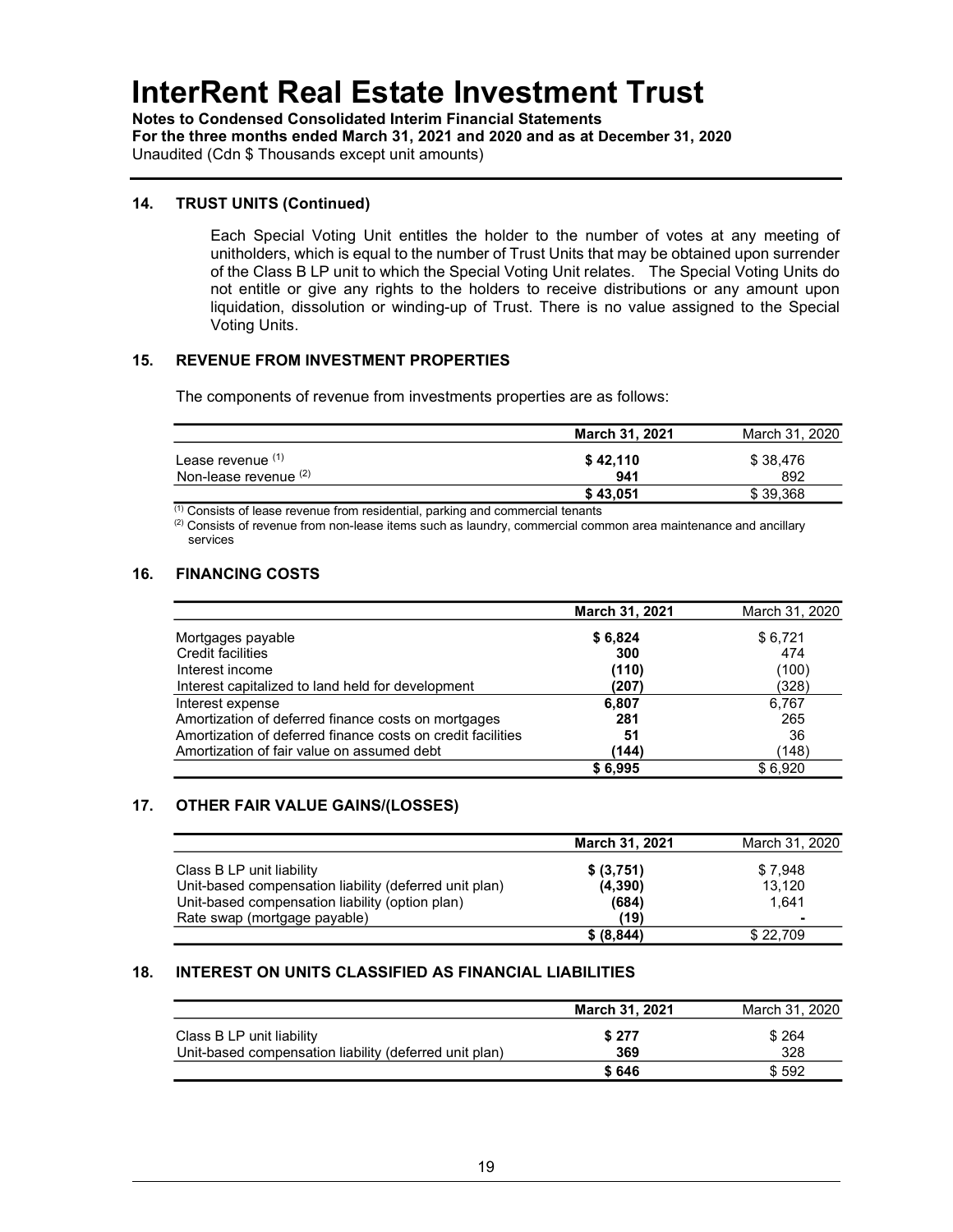Notes to Condensed Consolidated Interim Financial Statements For the three months ended March 31, 2021 and 2020 and as at December 31, 2020 Unaudited (Cdn \$ Thousands except unit amounts)

## 19. SUPPLEMENTAL CASH FLOW INFORMATION

#### (a) Net change in non-cash operating assets and liabilities

|                                          | March 31, 2021 | March 31, 2020 |
|------------------------------------------|----------------|----------------|
| Receivables and other assets             | \$(1,890)      | \$ (457)       |
| Prepaid and deposits                     | 1.744          | (3, 121)       |
| Accounts payable and accrued liabilities | (879)          | (2,542)        |
| Tenant rental deposits                   | 439            | (492)          |
|                                          | \$ (586)       | \$ (6,612)     |

### (b) Net cash distributions to unitholders

|                                                   | March 31, 2021 | March 31, 2020 |
|---------------------------------------------------|----------------|----------------|
| Distributions declared to unitholders             | \$11,284       | \$9.431        |
| Add: Distributions payable at beginning of period | 3.755          | 3.138          |
| Less: Distributions payable at end of period      | (3,766)        | (3, 146)       |
| Less: Distributions to participants in the DRIP   | (3.965)        | (3,649)        |
|                                                   | \$7,308        | \$5,774        |

### (c) Interest paid

|                                                       | <b>March 31, 2021</b> | March 31, 2020 |
|-------------------------------------------------------|-----------------------|----------------|
| Interest expense                                      | \$6,807               | \$6,767        |
| Add: Mortgage interest payable at beginning of period | 1,843                 | 1.636          |
| Less: Mortgage interest payable at end of period      | (1,884)               | (1,652)        |
| Add: Interest capitalized                             | 207                   | 328            |
| Add: Interest income received                         | 110                   | 100            |
|                                                       | \$7,083               | \$7.179        |

### (d) Reconciliation of liabilities arising from financing activities

| Mortgages payable              | March 31, 2021 |    | March 31, 2020 |
|--------------------------------|----------------|----|----------------|
| Balance, beginning of year     | \$1,019,816    | \$ | 897,008        |
| Mortgage advances              | 111,563        |    | 42,227         |
| Assumed mortgages              |                |    |                |
| Repayment of mortgages         | (6, 327)       |    | (13,512)       |
|                                | \$1,125,052    | \$ | 925,723        |
|                                |                |    |                |
| <b>Credit Facilities</b>       | March 31, 2021 |    | March 31, 2020 |
| Balance, beginning of year     | \$             | \$ | 26,865         |
| Advances of credit facilities  | 22,685         |    | 10.380         |
| Repayment of credit facilities |                |    |                |
|                                | 22,685         |    | 37,245         |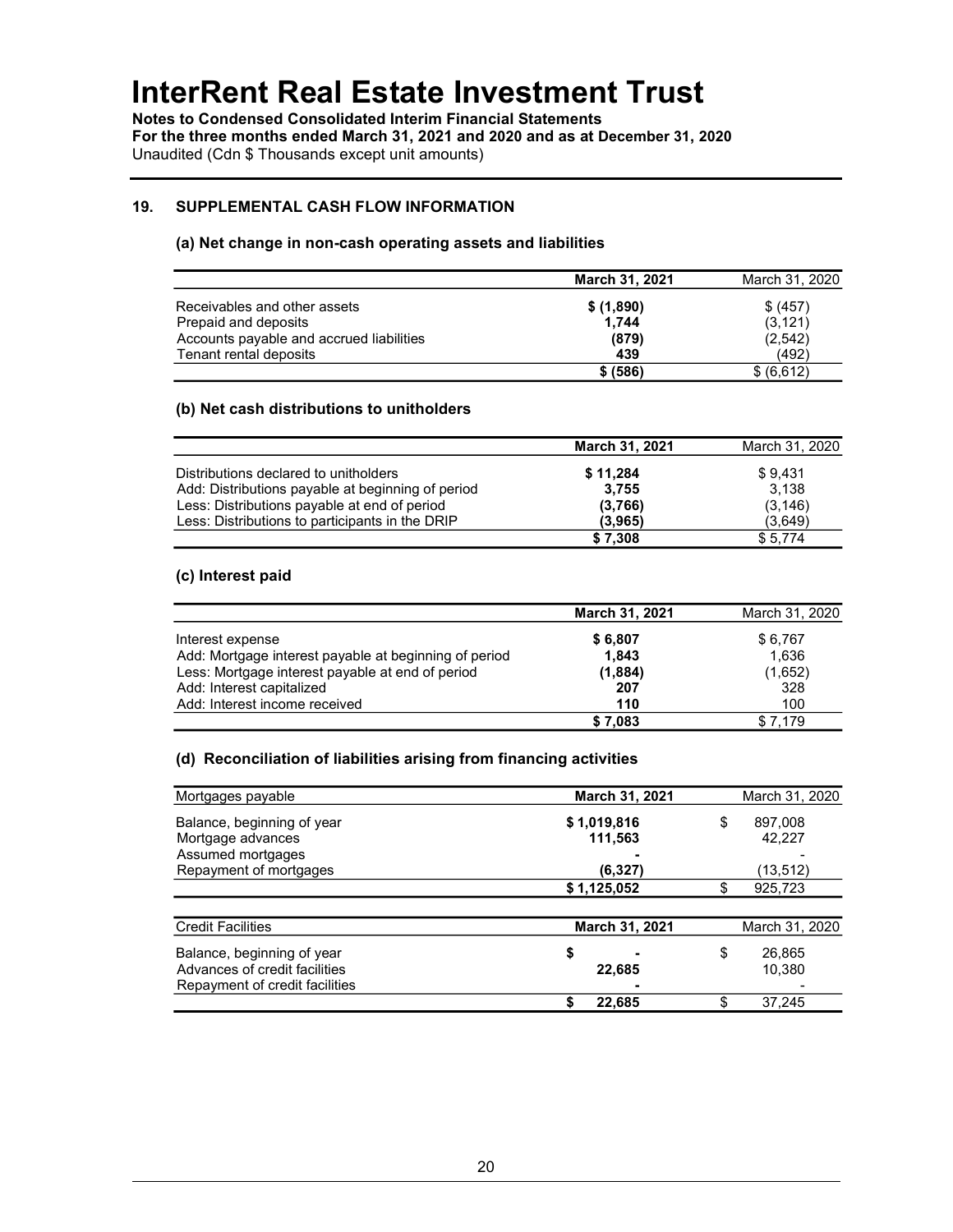Notes to Condensed Consolidated Interim Financial Statements For the three months ended March 31, 2021 and 2020 and as at December 31, 2020 Unaudited (Cdn \$ Thousands except unit amounts)

## 20. CAPITAL RISK MANAGEMENT

The Trust's objectives in managing capital are to ensure sufficient liquidity to pursue its strategy of organic growth combined with strategic acquisitions and to provide returns to its unitholders. The Trust defines capital that it manages as the aggregate of its unitholders' equity, which is comprised of issued capital and retained earnings, Class B LP units and deferred unit capital and options recorded as unit-based compensation liabilities.

The Trust manages its capital structure and makes adjustments to it in light of general economic conditions, the risk characteristics of the underlying assets and the Trust's working capital requirements. In order to maintain or adjust its capital structure, the Trust, upon approval from its Board of Trustees, may issue or repay long-term debt, issue units, repurchase units through a normal course issuer bid, pay distributions or undertake other activities as deemed appropriate under the specific circumstances. The Board of Trustees reviews and approves any material transactions out of the ordinary course of business, including approval of all acquisitions of investment properties, as well as capital and operating budgets. There have been no changes to the Trust's capital risk management policies for the three months ended March 31, 2021 and the year ended December 31, 2020.

The Trust monitors capital using a debt to gross book value ratio, as defined in the Declaration of Trust which requires the Trust to maintain a debt to gross book value ratio below 75%. As at March 31, 2021, the debt to gross book value ratio is 32.7% (December 31, 2020 - 31.1%).

In addition, the Trust is subject to financial covenants in its mortgages payable and credit facilities such as minimum tangible net worth, interest coverage, debt service coverage and leverage ratio (similar to debt to gross book value as calculated in the Declaration of Trust). The Trust was in compliance with all financial covenants throughout the three month period ended March 31, 2021 and the year ended December 31, 2020.

## 21. FINANCIAL RISK MANAGEMENT

## a) Overview

The Trust is exposed to credit risk, liquidity risk and market risk. The Trust's primary risk management objective is to protect earnings and cash flow and, ultimately, unitholders value. Risk management strategies, as discussed below, are designed and implemented to ensure the Trust's risks and the related exposures are consistent with its business objectives and risk tolerance.

On March 11, 2020, the World Health Organization declared COVID-19 a global pandemic. The duration and impact of the COVID-19 pandemic on the Trust is unknown at this time but has resulted in the federal and provincial governments enacting emergency measures to combat the spread of the virus. These measures, which include the implementation of travel bans, self-imposed quarantine periods and social distancing, have caused material disruption to businesses globally resulting in an economic slowdown. Uncertain economic conditions resulting from the COVID-19 outbreak may, in the short or long term, materially adversely impact: the Trust's tenants and their ability to pay rent (credit risk); and/or, the debt and equity markets and the Trust's ability to access debt and/or capital on acceptable terms, or at all (liquidity risk), all of which could materially adversely affect the Trust's operations and financial performance.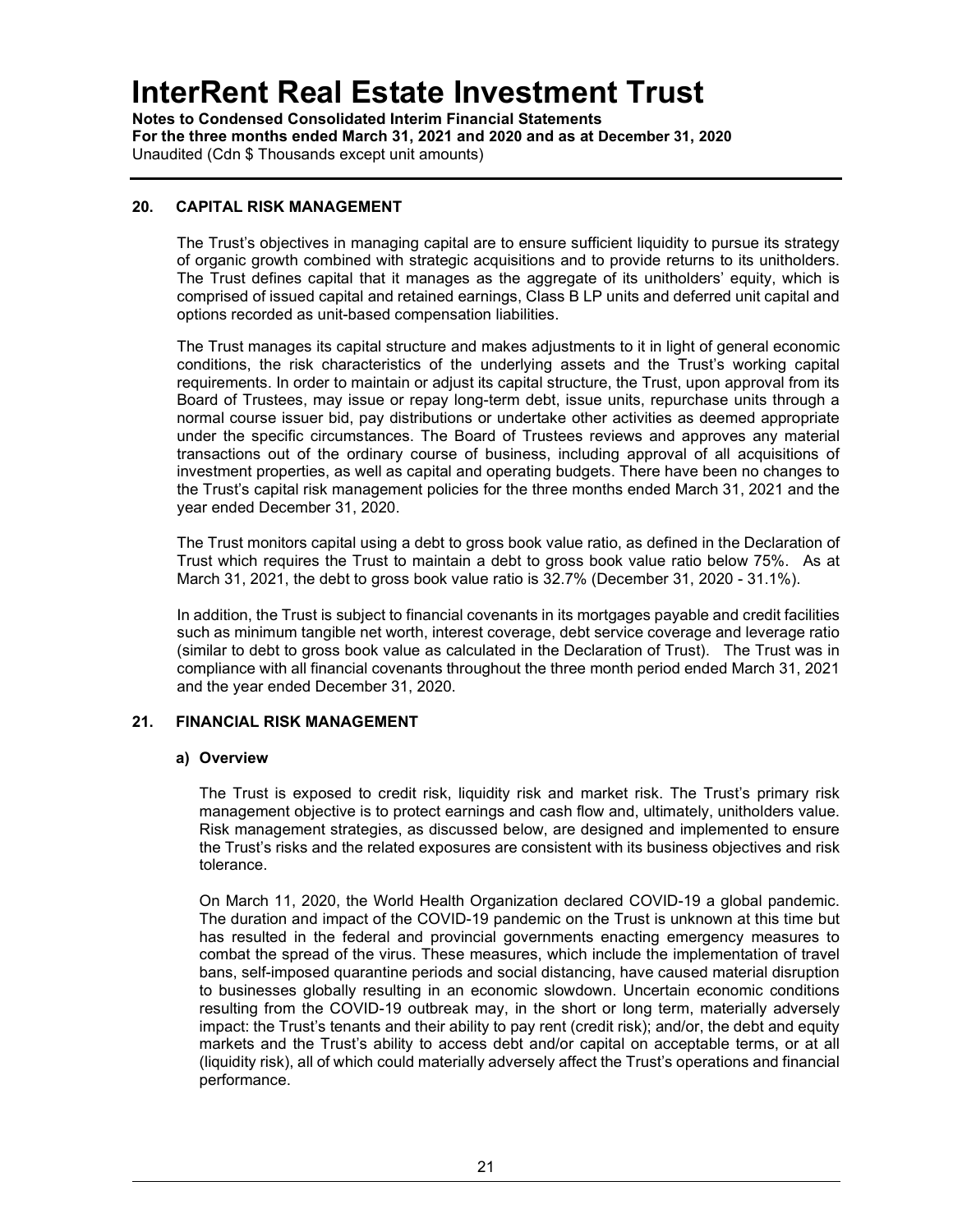Notes to Condensed Consolidated Interim Financial Statements For the three months ended March 31, 2021 and 2020 and as at December 31, 2020 Unaudited (Cdn \$ Thousands except unit amounts)

## 21. FINANCIAL RISK MANAGEMENT (Continued)

### b) Credit Risk

The Trust's credit risk is attributable to its rents and other receivables and loan receivable longterm incentive plan.

Credit risk arises from the possibility that: (i) tenants may experience financial difficulty and be unable to fulfil their lease commitments; and (ii) a party defaults on the repayment of their debt causing a financial loss to the Trust.

For its rents receivable, the Trust conducts credit assessments for all prospective tenants and, where permitted, obtains adequate security to assist in potential recoveries. The Trust monitors its collection process on a regular basis and all receivables from past tenants and tenant receivables over 30 days are provided for in allowances for doubtful accounts.

Credit risk relating to other receivables and loan receivable long-term incentive plan is mitigated through recourse against such parties and/or the underlying security. These receivables are considered to have low credit risk.

At March 31, 2021, the Trust had past due rents and other receivables of \$4,108 (December 31, 2020 - \$3,529), net of an allowance for doubtful accounts of \$1,774 (December 31, 2020 - \$1,812) which adequately reflects the Trust's credit risk.

#### c) Liquidity Risk

Liquidity risk is the risk that the Trust will not be able to meet its financial obligations as they fall due. The Trust manages liquidity risk through the management of its capital structure and financial leverage, as outlined in note 20 to the condensed consolidated interim financial statements. It also manages liquidity risk by continuously monitoring actual and projected cash flows to ensure that it will always have sufficient liquidity to meet its liabilities (excluding derivative and other financial instruments reported as liabilities at fair value) when due, under both normal and stressed conditions, without incurring unacceptable losses or risking damage to the Trust's reputation. In addition, liquidity and capital availability risks are mitigated by diversifying the Trust's sources of funding, maintaining a staggered debt maturity profile and actively monitoring market conditions.

As at March 31, 2021, the Trust had credit facilities as described in note 9.

The Trust continues to refinance the outstanding debts as they mature. Given the Trust's available credit and its available liquid resources from both financial assets and on-going operations, management assesses the Trust's liquidity risk to be low.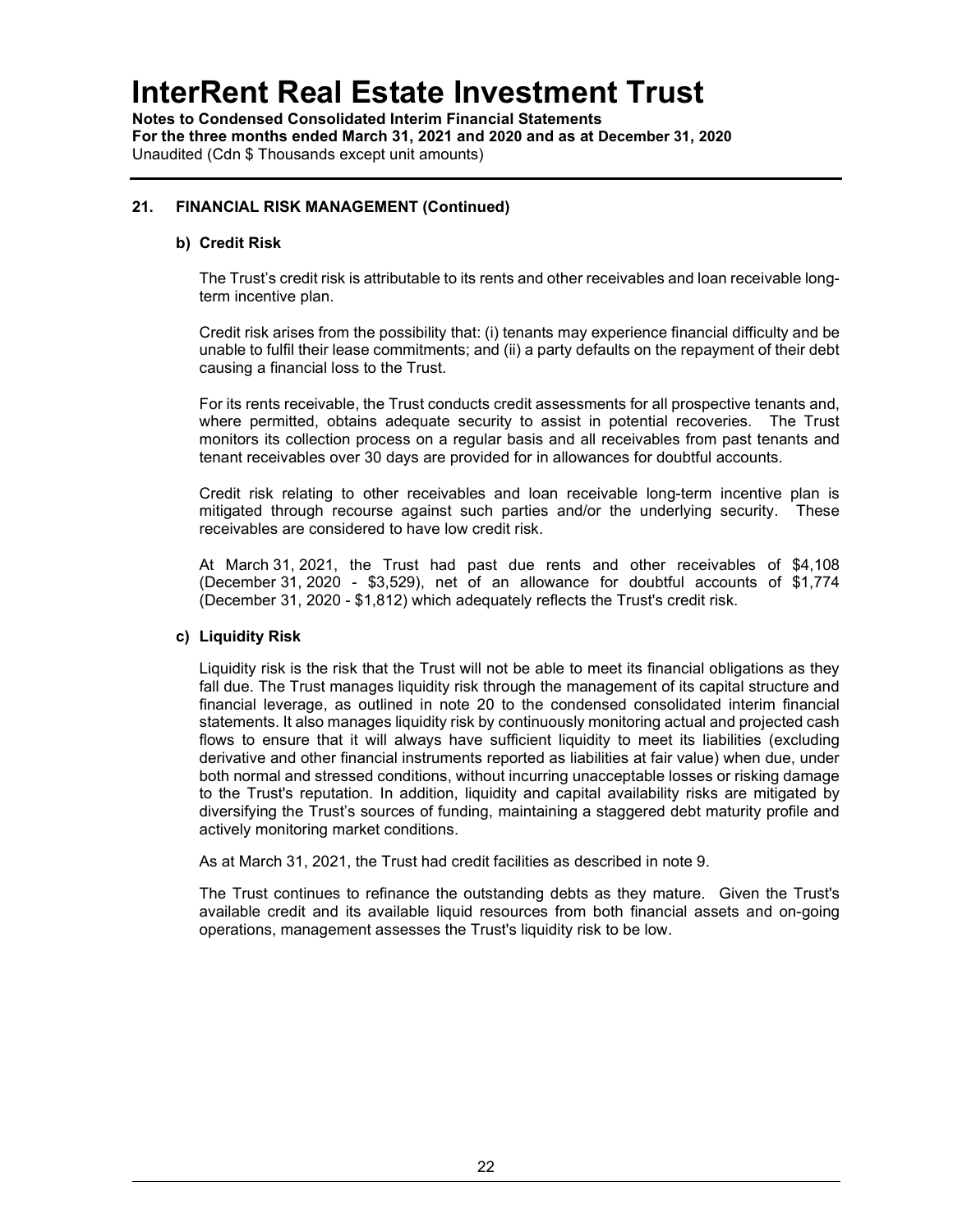Notes to Condensed Consolidated Interim Financial Statements For the three months ended March 31, 2021 and 2020 and as at December 31, 2020 Unaudited (Cdn \$ Thousands except unit amounts)

## 21. FINANCIAL RISK MANAGEMENT (Continued)

The undiscounted contractual maturities and repayment obligations of the Trust's financial liabilities, excluding unit-based compensation liabilities and Class B LP unit liability as their redemption time is uncertain, as at March 31, 2021 are as follows:

| Year       | <b>Mortgages</b><br>payable | Mortgage<br>interest <sup>(1)</sup> | <b>Credit facilities</b> | <b>Accounts</b><br>payable and<br>accrued<br><b>liabilities</b> | Total       |
|------------|-----------------------------|-------------------------------------|--------------------------|-----------------------------------------------------------------|-------------|
| 2021       | \$179,082                   | \$18,057                            | \$7,590                  | \$25,629                                                        | \$230,358   |
| 2022       | 105,571                     | 20,867                              | 15,095                   | ٠                                                               | 141,533     |
| 2023       | 180,845                     | 18,228                              | -                        | ٠                                                               | 199,073     |
| 2024       | 74.324                      | 15.820                              | -                        | $\overline{\phantom{a}}$                                        | 90,144      |
| 2025       | 110,555                     | 14.337                              | $\overline{\phantom{0}}$ | $\overline{\phantom{a}}$                                        | 124.892     |
| Thereafter | 474.675                     | 41.477                              | -                        | $\overline{\phantom{0}}$                                        | 516,152     |
|            | \$1,125,052                 | \$128,786                           | \$22,685                 | \$25,629                                                        | \$1,302,152 |

(1) Based on current in-place interest rates for the remaining term to maturity.

### d) Market Risk

Market risk includes the risk that changes in interest rates will affect the Trust's cash flows or the fair value of its financial instruments.

At March 31, 2021, approximately 4% (December 31, 2020 - 2%) of the Trust's mortgage debt is at variable interest rates and the Trust's credit facilities also bear interest at variable rates. If there was a 100 basis point change in the interest rate, cash flows would have changed by approximately \$142 for the three months ended March 31, 2021 (2020 - \$346).

## 22. FAIR VALUE MEASUREMENT

Fair value estimates are made at a specific point in time, based on relevant market information and information about the financial instrument. These estimates are subjective in nature and involve uncertainties and matters of significant judgment and therefore cannot be determined with precision. Changes in assumptions could significantly affect estimates.

Financial instruments are defined as a contractual right to receive or deliver cash or another financial asset. The fair values of the Trust's financial instruments, except for mortgages payable, approximate their recorded values due to their short-term nature and/or the credit terms of those instruments.

The fair value of the mortgages payable has been determined by discounting the cash flows using current market rates of similar instruments. These estimates are subjective in nature and therefore cannot be determined with precision. The fair value of mortgages payable, and credit facilities, which are measured at a fair value level 2, is approximately \$1,164,883 (December 31, 2020 - \$1,050,628) excluding any deferred financing costs.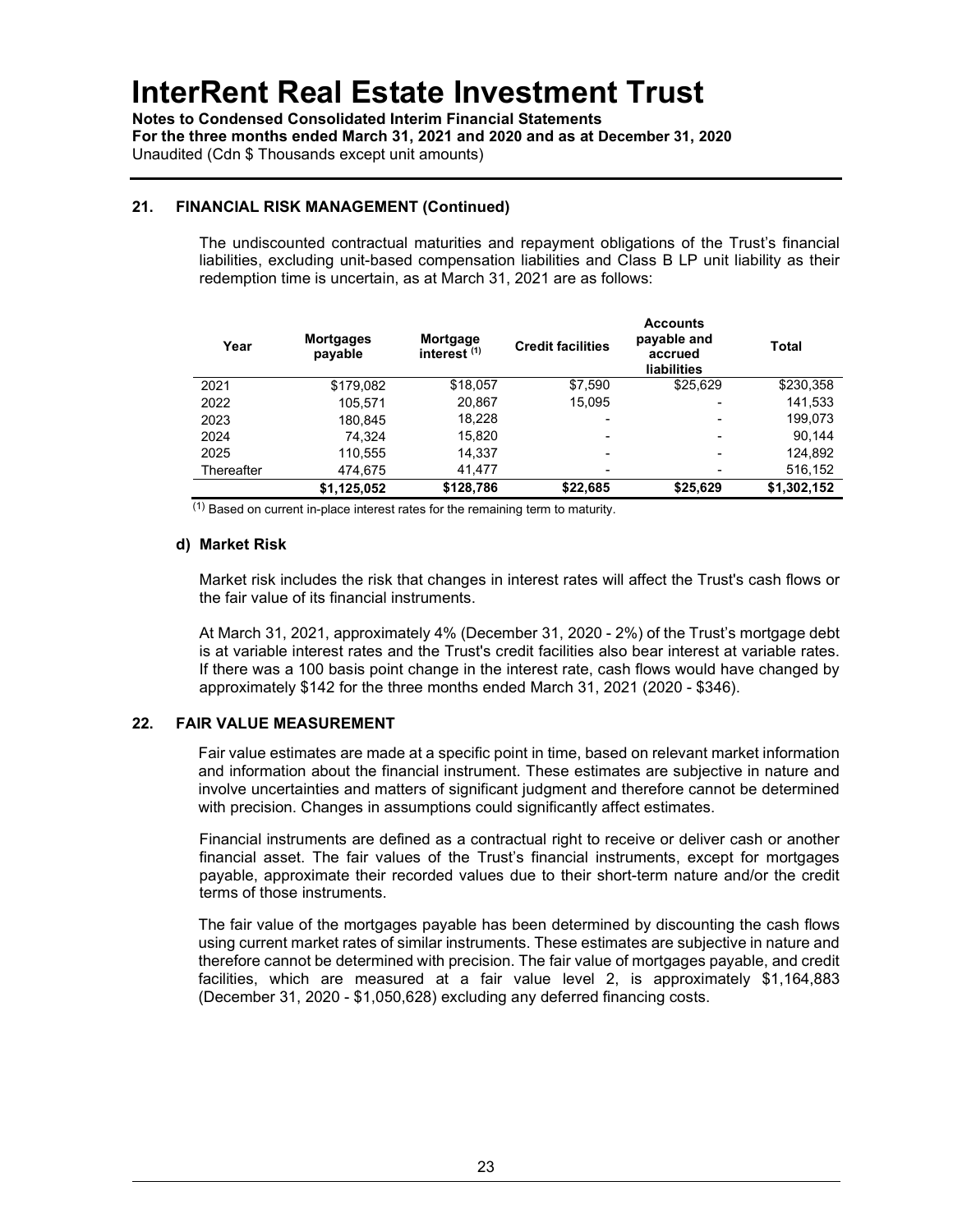Notes to Condensed Consolidated Interim Financial Statements For the three months ended March 31, 2021 and 2020 and as at December 31, 2020 Unaudited (Cdn \$ Thousands except unit amounts)

## 22. FAIR VALUE MEASUREMENT (Continued)

The following table presents the fair values by category of the Trust's assets and liabilities:

| March 31, 2021                    | Level 1 | Level 2                  | Level 3     |
|-----------------------------------|---------|--------------------------|-------------|
| <b>Assets</b>                     |         |                          |             |
| Investment properties             |         | $\overline{\phantom{a}}$ | \$3,393,655 |
| Liabilities                       |         |                          |             |
| Unit-based compensation liability |         | \$65,207                 |             |
| Class B LP unit liability         |         | 50.445                   |             |
| Interest rate swap liability      |         | 19                       |             |
|                                   |         |                          |             |
| <b>December 31, 2020</b>          | Level 1 | Level 2                  | Level 3     |
| <b>Assets</b>                     |         |                          |             |
| Investment properties             |         | $\overline{\phantom{a}}$ | \$3,106,240 |
| <b>Liabilities</b>                |         |                          |             |
| Unit-based compensation liability |         | \$58,200                 |             |
| Class B LP unit liability         |         | 46.694                   |             |

## 23. COMMITMENTS AND CONTINGENCIES

The Trust is committed to purchase a property (95 suites) in Mississauga Ontario in May 2021 for a purchase price of approximately \$32,651.

The Trust is committed to purchase two properties (100 suites) in Oakville Ontario in May 2021 for a purchase price of approximately \$46,650.

In the ordinary course of business activities, the Trust may be contingently liable for litigation and claims with tenants, suppliers and former employees. Management believes that adequate provisions have been recorded in the accounts where required.

## 24. SUBSEQUENT EVENTS

The Trust, together with Crestpoint Real Estate Investments Ltd. ("Crestpoint"), acquired two properties (45 suites) in Metro Vancouver (the "Acquisition Portfolio") for a combined purchase price of approximately \$18,900 on April 13, 2021. Under the arrangements, the Trust and Crestpoint will each own a 50% interest in the Acquisition Portfolio. The Trust will property manage the Acquisition Portfolio and collect industry standard fees. The acquisition was financed with a combination of cash and new debt.

The Trust purchased a property (157 suites) in St. Catharines Ontario that closed on April 29, 2021 for a purchase price of approximately \$31,400.